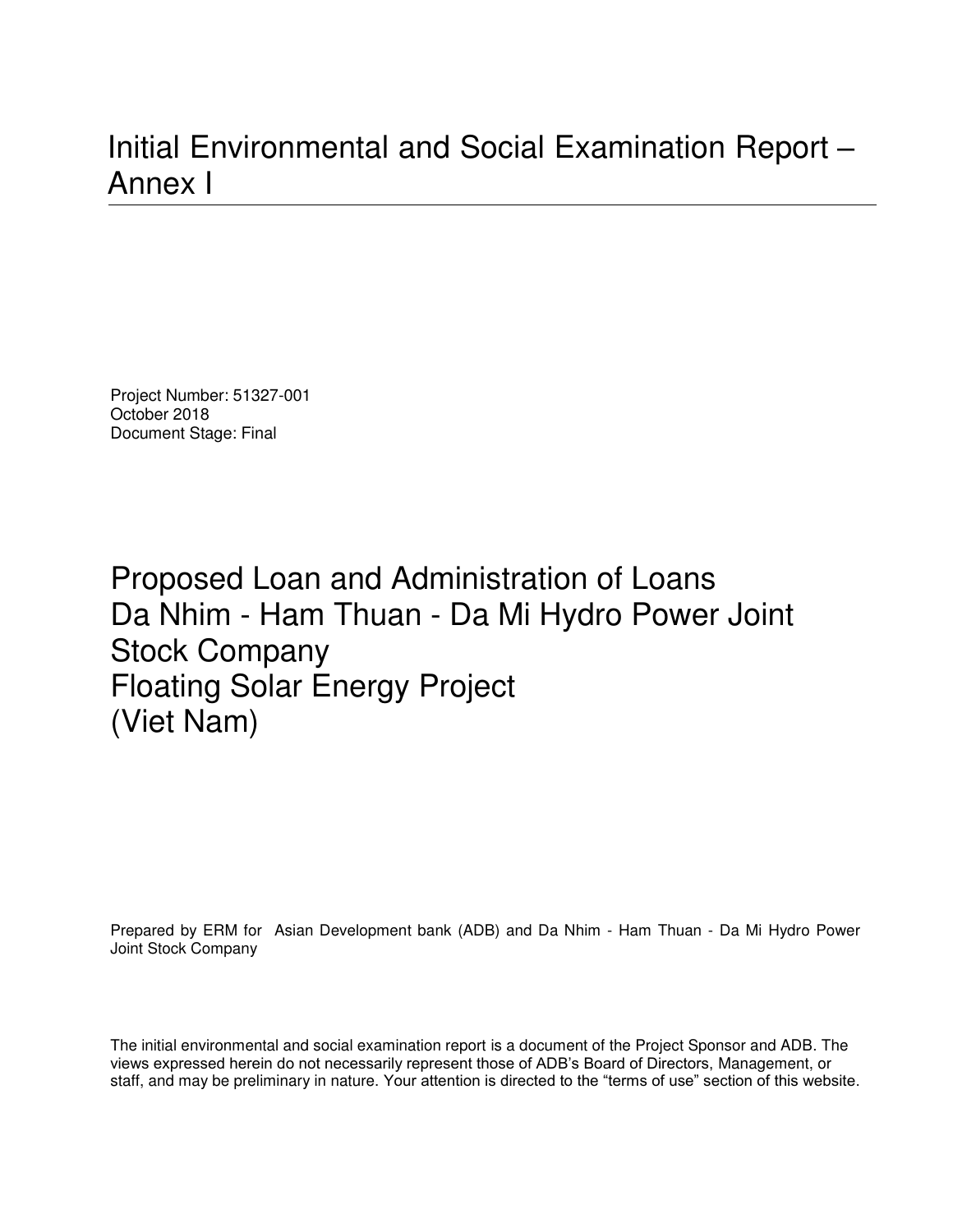#### *1 ENVIRONMENTAL AND SOCIAL MANAGEMENT PLAN*

#### *1.1 ESMP PLANNING BACKGROUND*

This ESMP outlines the regulatory EIA and IESE expectations and provides guidance on how the actions might be implemented. It is expected that this would be formalized as the Project Sponsor prepares to commence construction.

The development of an ESMP is considered to be good management practice for any project or activity with the potential to impact upon the physical, chemical, biological, social and health environment. It provides guidance and a framework for ensuring that the commitments of the Project Sponsor, made within the Project's EIA and IESE reports, are upheld and that the HSE impacts of the Project are managed to an acceptable level and in accordance with the requirements of the Project EIA and IESE reports.

Specifically, this ESMP collates the mitigation and management measures identified within the EIA and IESE reports required for the preparation, construction, and operational phase of the Project.

The mitigation and monitoring measures specific to the impact assessment conducted during the Project EIA and IESE reports are detailed in the Section 1.6 together with information on:

- Phase and activity;
- Impact summary and receptor impacted;
- Mitigation measures, responsibility and timing;
- Monitoring requirements, responsibility and timing; and
- Reporting.

Where specific mitigation measures could not be adequately defined due to the lack of Project information or uncertainty regarding the environmental or social baseline, recommendations for the development of specific management plans or procedures or follow-up actions have been made.

#### *1.2 RESPONSIBILITY FOR IMPLEMENTING THE ESMP*

The key parties and their primary roles in implementing the ESMP are as follows:

• The Project Sponsor – responsible for the overall Project monitoring, ensuring compliance with environmental policy and obligations in the ESMP;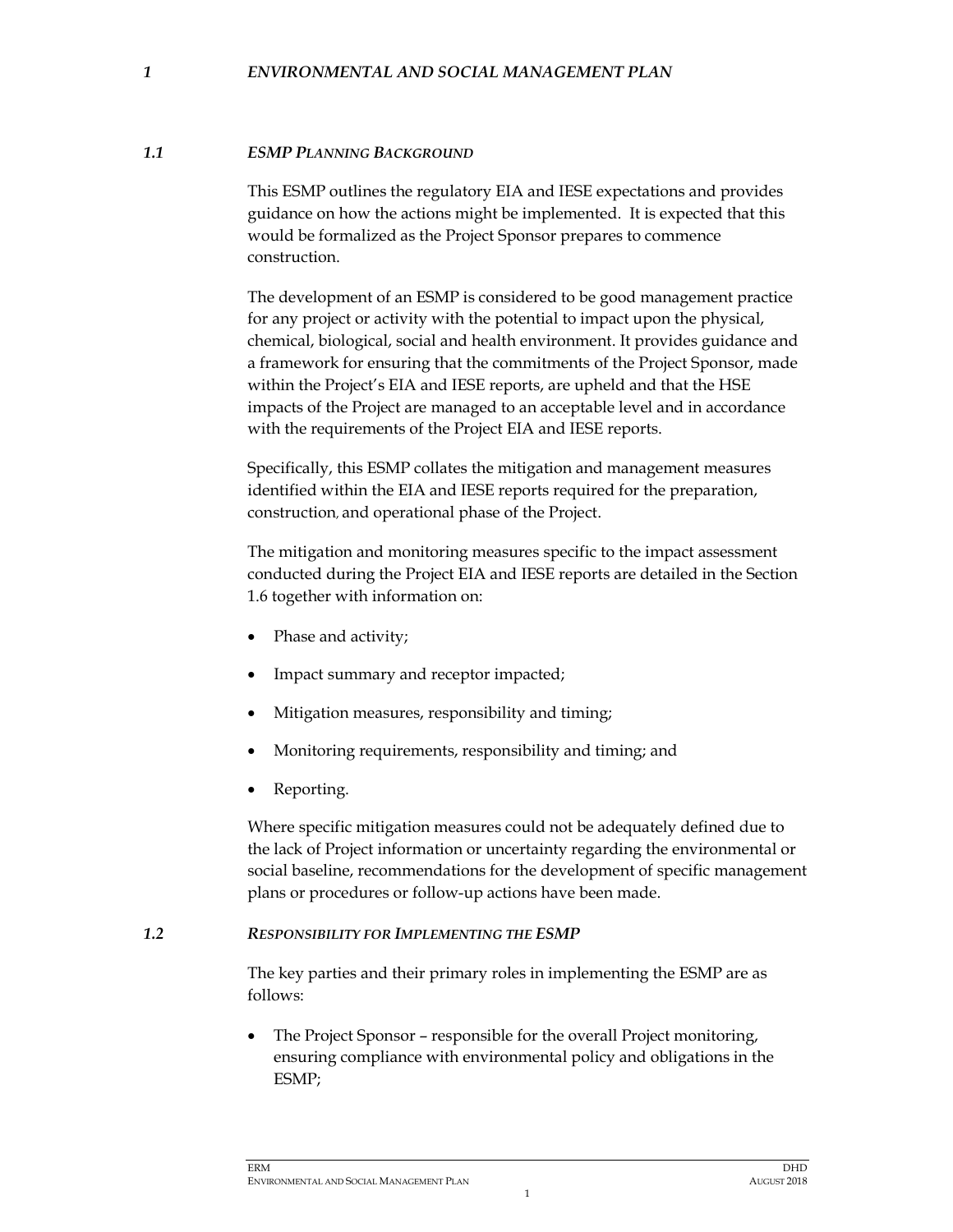- EPC responsible for complying with ESMP requirements set out by the Project Sponsor during the construction phase; and
- Other contractors –responsible for complying with the ESMP requirements set out by the Project Sponsor during the operation phase and by the EPC Contractor or the Project Sponsor during the construction phase depending on indirect/direct contracts.

ERM has provided guidance on the types of roles and responsibilities that would be required for implementation of the ESMP during the preparation, construction and operation phases. At the time of reporting, a number of roles as recommended here are not available within DHD organization structure to be in charge of the recommended responsibilities under this ESMP. As such, it is recommended that DHD should assigned or recruited relevant persons to these roles to ensure the commitment of the implementation of this ESMP.

#### *1.2.1 Project Manager*

The Project Manager is responsible for all construction activities and is accountable for the overall EHSS (Environmental, Health, Safety and Social) performance of the Project. Expectations for the role, in terms of implementing a management system, would include:

- Actively promoting and participating for all Health, Safety, and Environment (HSE) activities;
- Ensuring that the HSE procedures and work practices are implemented across the Project;
- Ensuring that the HSE activities reflects the requirements of the Project in terms of resources and budget;
- Ensuring that all legislative and company requirements are complied with;
- Ensuring that all contractors are made aware of their roles and responsibilities with regard to HSE management;
- Ensuring that HSE issues is regularly discussed and reported on i.e. in the weekly contractor progress meeting;
- Ensuring that all contractors are evaluated throughout the duration of the Project, as to their capabilities and performance; and
- Ensuring implementation of HSE audit recommendations for noncompliances.

#### *1.2.2 HSE Department*

The HSE Department would be expected to undertake the following roles:

• Manage, review and develop the HSE program to ensure that it fulfils Project requirements, including measures observed in this ESMP, and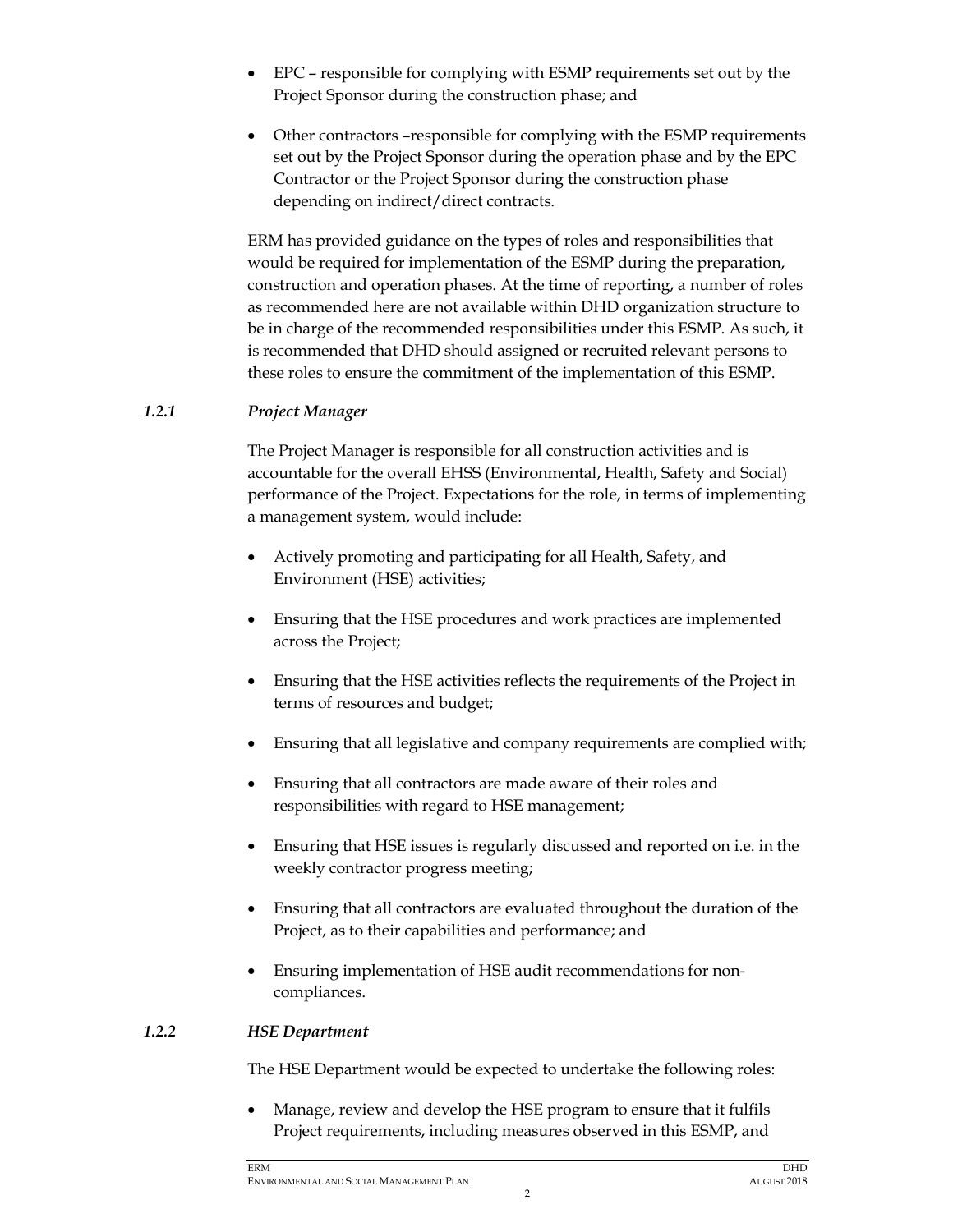monitor the implementation including e.g. patrolling the job site daily to ensure construction works comply with the Project HSE Procedures and safe working practices;

- Coordinate and evaluate the effectiveness of all program elements;
- Liaise with relevant government bodies as necessary;
- Manage the Project HSE team and supervise them to ensure that all areas of the Project are given the required level of safety support and attention;
- Ensure proper housekeeping and waste disposal in accordance with company requirements and regulations;
- Ensure that the respective control areas are given the required level of safety support and attention e.g. only safety-approved material and equipment are allowed to be brought onto site;
- Ensure that all HSE reports/findings of any unsafe conditions/practices is brought to the attention of field management and those are immediately corrected, and coordinate accident/incident investigations and report to Project Manager; and
- Manage HSE Audits and report the results to the Project Manager.

#### *1.2.3 Community Liaison Officer*

The Community Relations Officer would be expected to undertake the following roles:

- Develop, manage and review the Social Program to ensure that it fulfils Project requirements, including measures observed in this ESMP, and monitor the implementation;
- Coordinate and evaluate the effectiveness of all program elements;
- Manage the implementation of stakeholder relations and grievance management to ensure that all social-related requirements in this ESMP are implemented;
- Coordinate with HSE team on the implementation of the Project vehicle safety measures associated with the management of impacts to community safety;
- Coordinate with HR (Human Resources) representative to ensure implementation of labour-related measures required in this ESMP;
- Consult with community and liaise with relevant stakeholders in implementing the required stakeholder and grievance management measures, including liaison with related government bodies as necessary;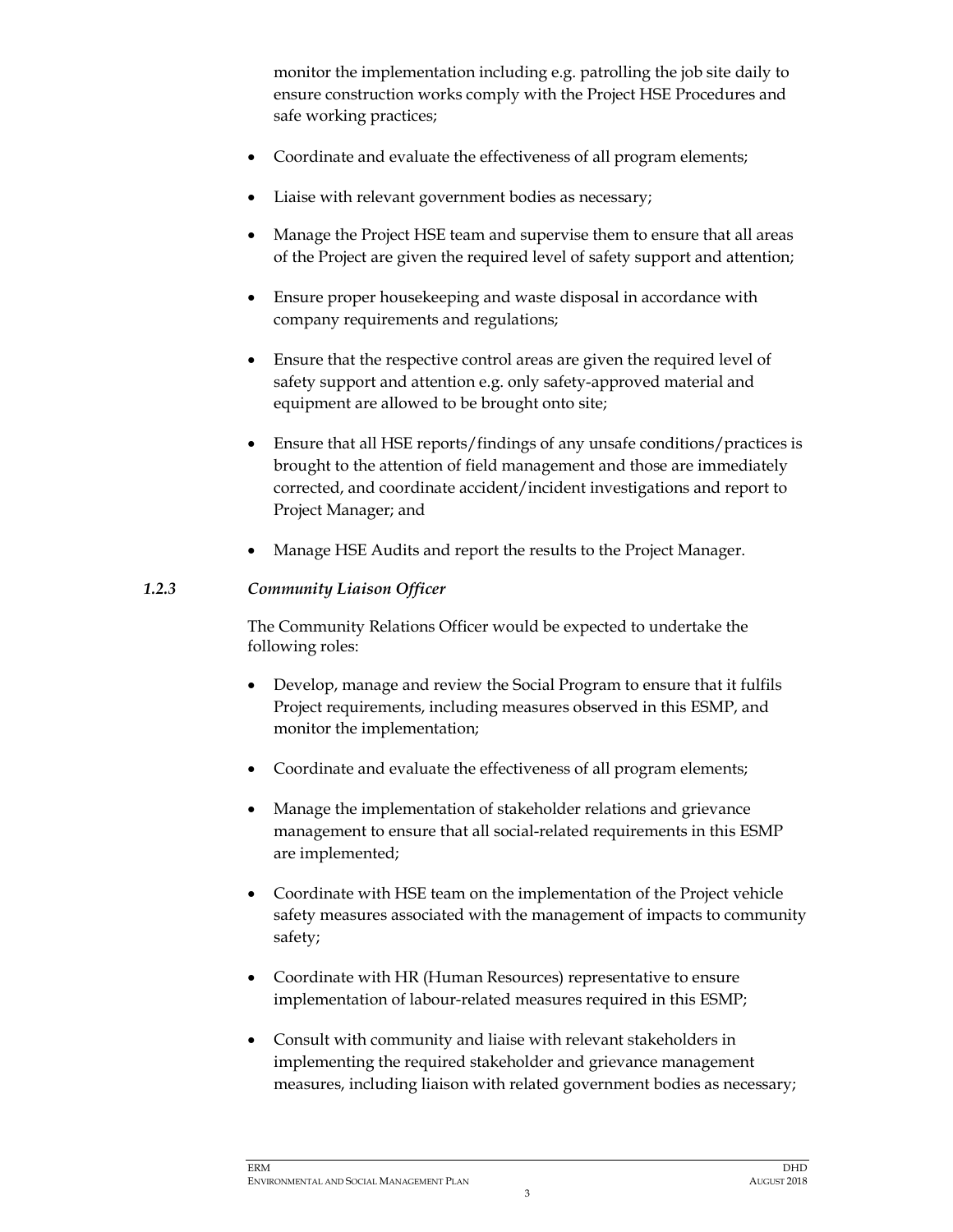- Lead collaboration to establish and implement the Project grievance mechanism during construction and operation phases, and supervise contractor's social performance as required in this ESMP; and
- Manage the social monitoring program and report the results to the Project Manager.

### *1.2.4 EPC's Site Representatives/ HSE Department*

The EPC and its contractors, depending on their work scopes, would be expected to have an HSE team or delegated responsible person/persons. The contractors' site representatives or HSE Department should be assigned clear responsibilities and expectations with respect to implementing the Project's EHSS expectations and should be fully responsible for implementing any required expectations which fall under their work scopes. More specifically, they will:

- Actively promote and implement all Project HSE Plans related with the work they are preforming. The contractor will make sure that all activities under his/her responsibility shall follow all safety regulation/requirements, coordinating with the Project Manager; and
- Ensure that committed resources (personnel, material, and equipment) used are consistent with achieving the objectives and requirements of the Project EHSS Plan.

### *1.2.5 Employees*

All employees involved in the Project will be suitably qualified through training, experience, or knowledge. Non-supervisory personnel employed on the Project shall:

- Familiarize themselves with the concept of the Project EHSS rules and regulations;
- Work in accordance with Project EHSS Procedure, safe work practices, and method statements, risk assessments, permits to work and any other instructions that apply to their works;
- Only use tools/equipment and materials, which have been approved for use, and employ them only for the purpose for which they were designed;
- Take an active part in the protection of themselves, fellow workers, property and the environment from accidental losses;
- Immediately report to the respective supervisor or HSE officer/inspector if any potential hazards are found (relating to unsafe conditions and/or unsafe acts), which could lead to an accident;
- Promptly report to immediate supervisor and HSE officer/inspector if any incidents/near misses occur as well as injuries, regardless how minor; and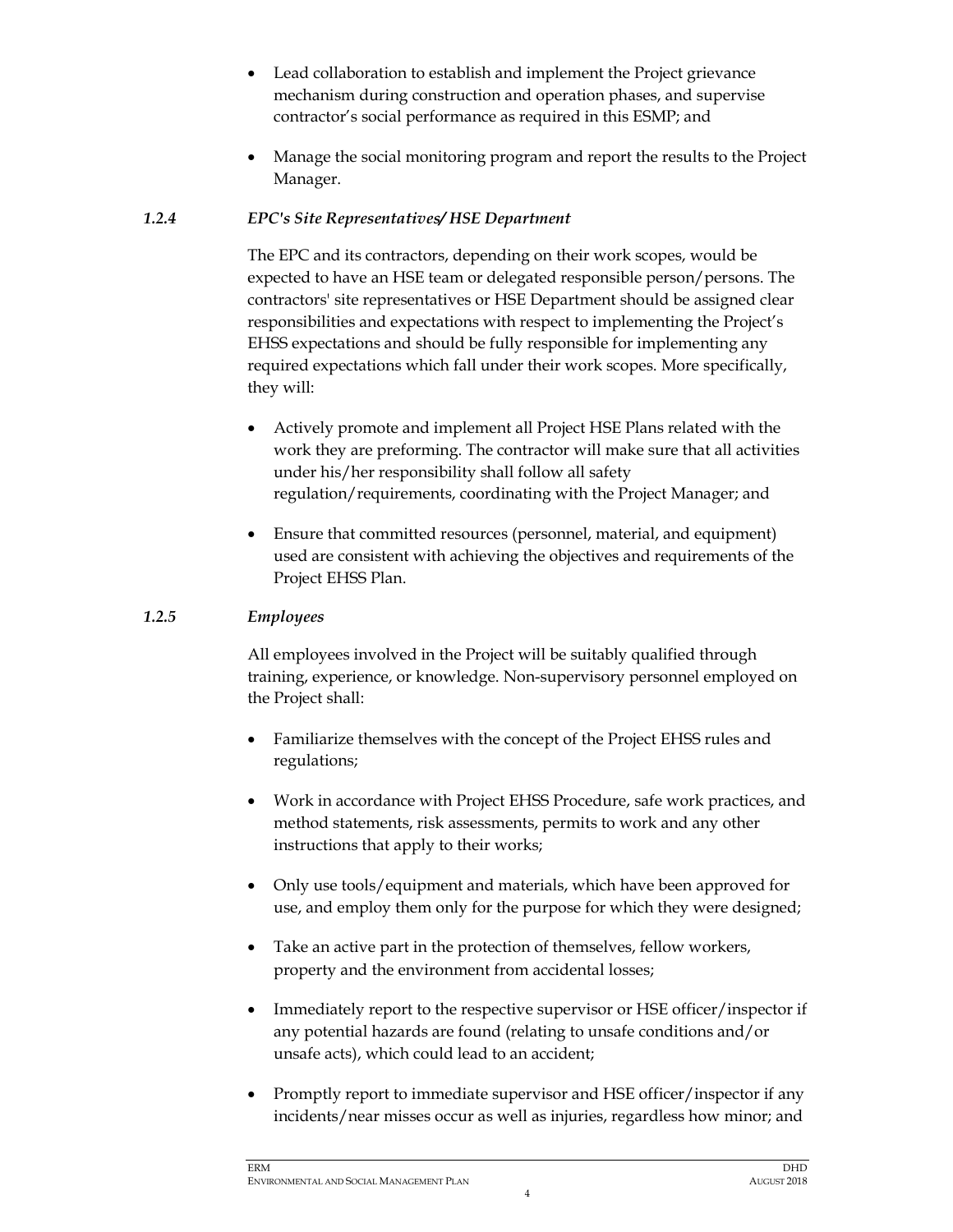• Attend project safety training programs as required.

#### *1.3 TRAINING, AWARENESS AND COMPETENCY*

It is expected that the Project Sponsor would implement a training and awareness program covering the HSE expectations of the Project. As a minimum, this should be implemented as an induction for all employees and contractors engaged on the Project construction, with further training to be implemented depending on the level of responsibility for implementing HSE and social expectations and exposure to environmental and safety risks.

The Project Sponsor should ensure that all personnel responsible for the implementation of this ESMP are competent on the basis of education, training and experience. All personnel shall be provided with environmental and social training appropriate to their scope of activity and level of responsibility.

#### *1.4 MONITORING, REVIEW, AUDIT AND REPORTING*

It would be expected that a monitoring, review and auditing program would be implemented during construction to monitor implementation of the Projects HSE requirements and environment and social commitments. Ultimately the Project Sponsor would normally be responsible for ensuring that the EPC and its contractors are complying with the applicable HSE and social requirements.

To implement the ESMP, it is recommended that twice annual audits of the ESMP implementation be undertaken by the Project Sponsor. Monthly audits and inspections are expected to be undertaken by the EPC contractor during the construction phase.

Monthly management reports shall be prepared and distributed to relevant managers by the HSE Department. These reports shall include standard key performance indicators tracked by HSE Department. The HSE Department will prepare and submit in a timely manner monitoring reports of parameters for each regulatory authority and Lenders, where applicable.

During the construction and operation phases, the Project Sponsor shall prepare an environment monitoring report every six months and submit to the regulatory authority and Lenders where applicable. During the operation phase, the Project Sponsor shall submit monitoring and performance reports in a frequency agreed with Lenders.

The results of the monitoring will be disclosed to the community by posting the relevant reports on the bulletin board of the People's Committee in the Project area bi-annually.

#### *1.5 ESMP LINK TO OTHER E&S MANAGEMENT PLANS*

Other types of plans are required to facilitate practical implementation of the ESMP commitments. These plans or studies are not substitutes for the overall ESMP, but serve to describe how the commitments will be implemented in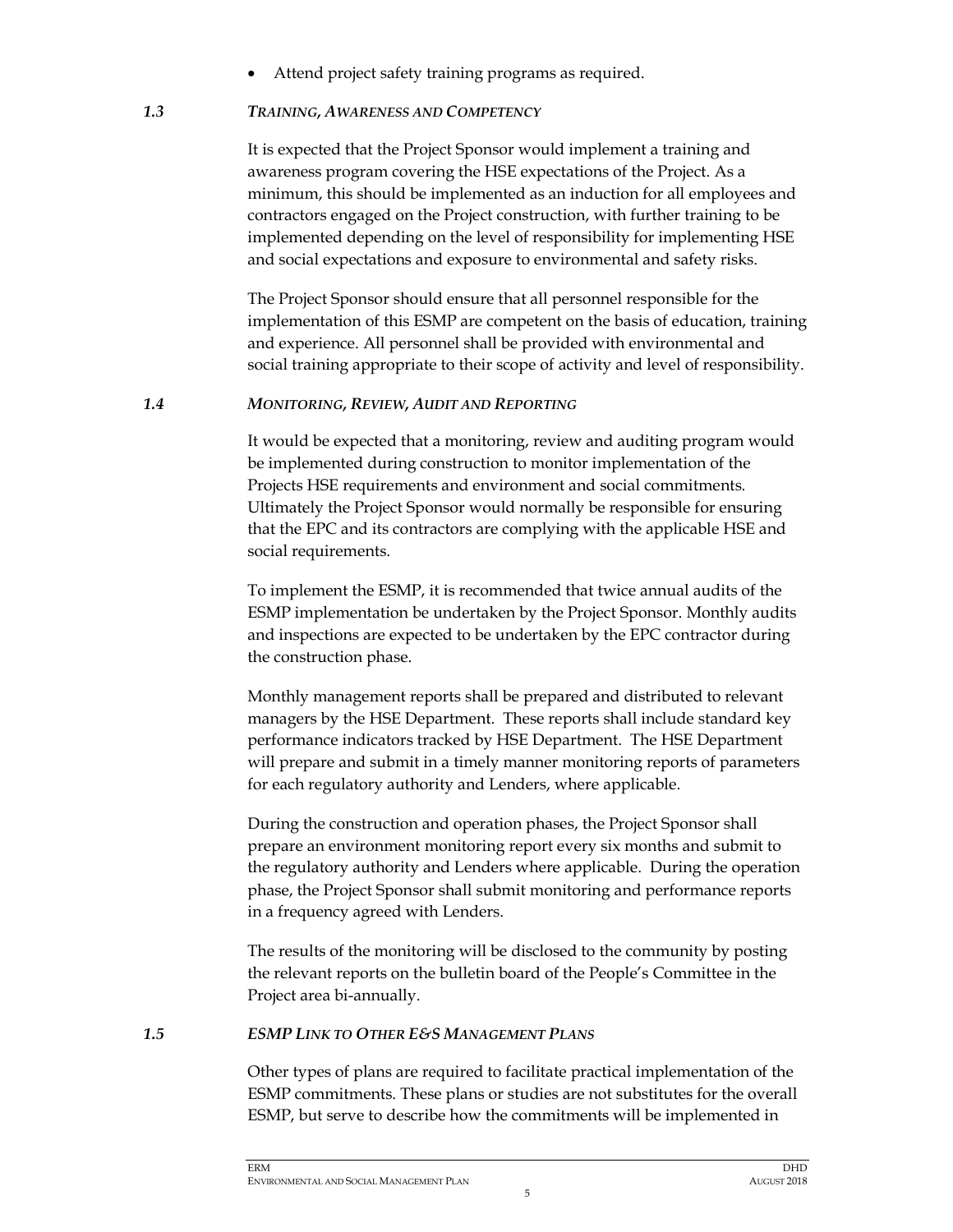greater detail (and likely at a later stage in Project development) than in the ESMP.

This ESMP will be part of the future construction and operational activities, and as the future construction and operational plans are prepared, these are expected to confirm how these commitments will be incorporated into the relevant E&S management systems. This implementation will be the responsibility of the Project Sponsor. This ESMP is a live document and will be updated periodically, depending on Project execution and performance.

#### *1.6 CONSTRUCTION AND OPERATIONAL ENVIRONMENTAL AND SOCIAL MANAGEMENT PLAN*

This Section outlines the construction and operational ESMP which will be developed for the Project. Specific standalone tables are provided for the following requirements:

- Air quality management;
- Noise and vibration management;
- Water management;
- Waste management;
- Occupational health and safety management;
- Socio-economic management; and
- Critical habitat.

These are provided as a working tables (see *Table 1.1* to *Table 1.7*) to support future implementation and preparation of the Project's specific EHSS plans.

These tables detail minimum requirements for mitigation measures that will be implemented during all phases of the Project to avoid, or mitigate environmental or social impacts as a result of the Project.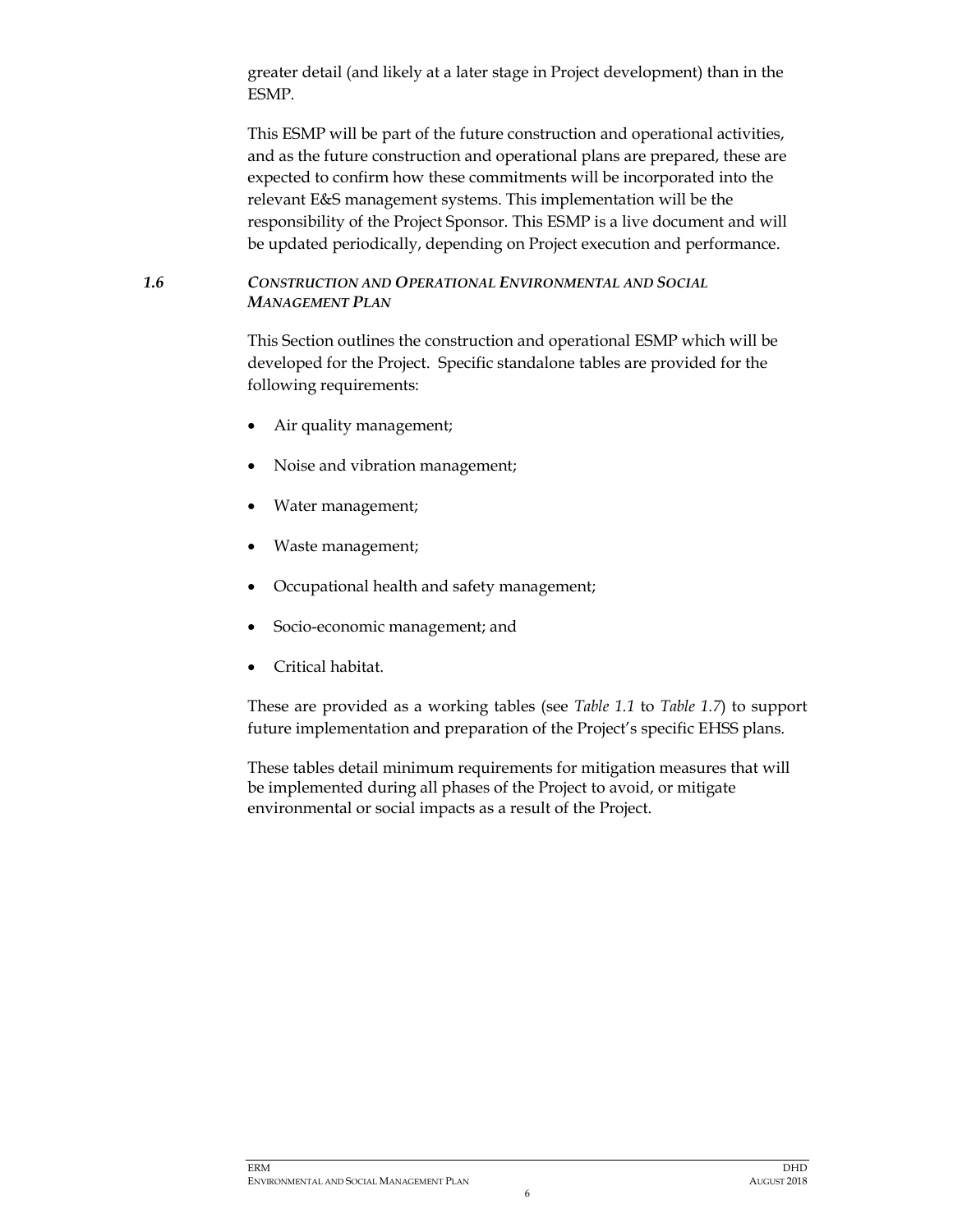| Table 1.1 |  |  | Air Quality Management – Preparation, Construction and Operation phase |
|-----------|--|--|------------------------------------------------------------------------|
|-----------|--|--|------------------------------------------------------------------------|

| Source<br>Document        | Chapter                   | Phase                  | Activity/Aspect                                                                                                                                                                            | <b>Potential Impacts</b>            | Mitigation                                                                                                                                                                                                                                                                                                                                                                                                                                                                                                                                                                                                                                                                                                                                                                                                                                                                                                                                                                       | Responsibility                                                                     | Timeframe    | Monitoring<br>Parameter                                                           | Monitoring<br>Responsibility                 | <b>Monitoring Frequency</b>                        | Reporting                                                                                                                                      |
|---------------------------|---------------------------|------------------------|--------------------------------------------------------------------------------------------------------------------------------------------------------------------------------------------|-------------------------------------|----------------------------------------------------------------------------------------------------------------------------------------------------------------------------------------------------------------------------------------------------------------------------------------------------------------------------------------------------------------------------------------------------------------------------------------------------------------------------------------------------------------------------------------------------------------------------------------------------------------------------------------------------------------------------------------------------------------------------------------------------------------------------------------------------------------------------------------------------------------------------------------------------------------------------------------------------------------------------------|------------------------------------------------------------------------------------|--------------|-----------------------------------------------------------------------------------|----------------------------------------------|----------------------------------------------------|------------------------------------------------------------------------------------------------------------------------------------------------|
| <b>IESE</b>               | ESMP - J                  | Preparation<br>phase   |                                                                                                                                                                                            | No air emission                     |                                                                                                                                                                                                                                                                                                                                                                                                                                                                                                                                                                                                                                                                                                                                                                                                                                                                                                                                                                                  | • The Project<br>Sponsor                                                           | Preparation  |                                                                                   | • The Project<br>Sponsor                     |                                                    |                                                                                                                                                |
| <b>IESE</b><br><b>EIA</b> | $ESMP - J$<br>EIA 4.1.2.1 | Constructio<br>n phase | Construction<br>activities such as<br>mobilize vehicles,<br>machines, and<br>construction<br>equipment; execute<br>solar power plant,<br>inverter station,<br>transformer station,<br>etc. |                                     | Air quality impact Survey and select roads, sources of construction<br>materials for the Project<br>Use vehicles still in valid period to use for the<br>construction of the Project. The vehicles must have<br>operation license valid and registered with<br>Vietnam Registry Department<br>Implement the regime of periodical maintenance of<br>vehicles, machinery and construction equipment<br>Require trucks to load properly as designed,<br>without any tank extension and cover construction<br>materials during transportation<br>Require vehicles to follow the speeds of up to 10<br>km/h within the construction site<br>Implement extra control measures, either<br>excavation stopped if excessive dust generated or<br>water applied in case of extremely dry weathers<br>Cover and secure the transportation trucks with<br>loose materials<br>Maintain construction vehicles and equipment as<br>per manufacture/s recommendation and industrial<br>practices | • The Project<br>Sponsor<br>$\bullet$ EPC Contractor<br>(All three<br>contractors) | Construction | Dust, $CO2$ , $NOx$ , $SO2$<br>(Project site, access<br>road and commune<br>road) | • The Project<br>Sponsor<br>• EPC Contractor | Quarterly monitoring<br>throughout<br>construction | Semi-annual<br>Environmental<br>monitoring report<br>for construction<br>and Annual<br>Environmental<br>monitoring report<br>during operations |
| <b>IESE</b><br>EIA        | ESMP - J                  | Operation<br>phase     |                                                                                                                                                                                            | No air emission<br>during operation | N/A                                                                                                                                                                                                                                                                                                                                                                                                                                                                                                                                                                                                                                                                                                                                                                                                                                                                                                                                                                              | • The Project<br>Sponsor                                                           | Operation    |                                                                                   | • The Project<br>Sponsor                     |                                                    |                                                                                                                                                |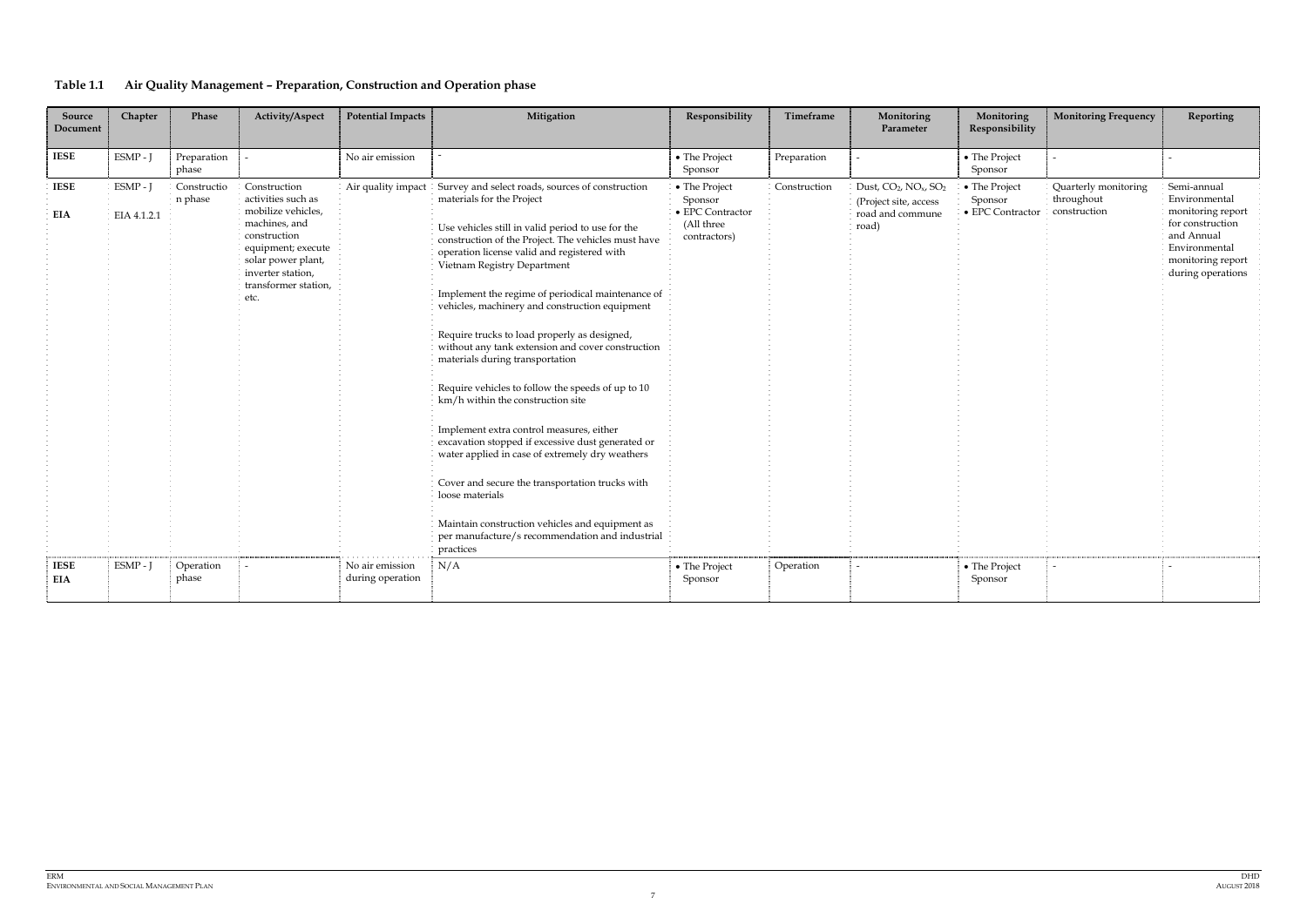# **Table 1.2 Noise and Vibration – Preparation, Construction and Operation Phase**

| ESMP - J<br>Preparation<br>$\overline{a}$<br><b>IESE</b><br>• The Project<br>phase<br>Sponsor                                                                                                                                                                                                                                                                                                                                                                                                                                                                                                                                                                                                                                                                                                                                                                                                                                                                                                                                                                                                                                                                                                                                                                                                                                                                                                                                                                                                                                                                                                                                                                                                                                                                                                                                                                                                                                                       | • The Project<br>Preparation                                                                                                                                                                                                                      |
|-----------------------------------------------------------------------------------------------------------------------------------------------------------------------------------------------------------------------------------------------------------------------------------------------------------------------------------------------------------------------------------------------------------------------------------------------------------------------------------------------------------------------------------------------------------------------------------------------------------------------------------------------------------------------------------------------------------------------------------------------------------------------------------------------------------------------------------------------------------------------------------------------------------------------------------------------------------------------------------------------------------------------------------------------------------------------------------------------------------------------------------------------------------------------------------------------------------------------------------------------------------------------------------------------------------------------------------------------------------------------------------------------------------------------------------------------------------------------------------------------------------------------------------------------------------------------------------------------------------------------------------------------------------------------------------------------------------------------------------------------------------------------------------------------------------------------------------------------------------------------------------------------------------------------------------------------------|---------------------------------------------------------------------------------------------------------------------------------------------------------------------------------------------------------------------------------------------------|
|                                                                                                                                                                                                                                                                                                                                                                                                                                                                                                                                                                                                                                                                                                                                                                                                                                                                                                                                                                                                                                                                                                                                                                                                                                                                                                                                                                                                                                                                                                                                                                                                                                                                                                                                                                                                                                                                                                                                                     | Sponsor                                                                                                                                                                                                                                           |
| Optimize scheduling of vehicles and construction<br>Construction activities<br>ESMP - J<br>Generate<br><b>IESE</b><br>Construction<br>• The Project<br>such as mobilize<br>equipment to reduce noise<br>noise and<br>phase<br>Sponsor<br>vehicles, machines, and<br>vibration<br>$\bullet$ EPC<br>Post speed limit for vehicles to adhere<br>construction<br>Contractor (All<br>equipment; execute<br>three<br>solar power plant,<br>Monitor noise levels on site<br>contractors)<br>inverter station,<br>transformer station, etc.<br>Prepare and implement a vehicle and machine<br>maintenance program.<br>Evaluate ambient noise levels from machinery and<br>vehicular traffic<br>Ensure that construction machinery are kept in good<br>condition to reduce noise generation<br>Ensure that all generators and heavy-duty equipment<br>are insulated or placed in enclosures to minimize<br>ambient noise levels<br>Plan the noisy construction works on during daytime<br>$(06:00 - 18:00)$ . Minimize construction works<br>generating noise at the night time<br>Limit the hours of operation for specific pieces of<br>equipment or operations through the nearest<br>residential community<br>Re-locate noise sources to less sensitive areas to take<br>advantage of distance and shielding<br>Site permanent facilities away from community areas<br>if possible<br>Develop a grievance mechanism to record and<br>respond to complaints<br>To reduce the level of noise and vibration caused by float<br>manufacturing process<br>Appropriately organize according to the relevant<br>regulations on the installation of industrial equipment<br>Ensure the production workshop be constructed with<br>walls, windows and doors for sound insulation<br>Use dashpots for production equipment and<br>machines<br>Use sound absorbing material for the wall of the<br>workshop, and ventilation fans must use less noise<br>generation | Semi-annual<br>Construction<br>• Noise level (dB) at<br>• The Project<br>Quarterly<br>Environmental<br>Project site, nearest<br>monitoring<br>Sponsor<br>monitoring report<br>residential areas<br>throughout<br>• EPC Contractor<br>construction |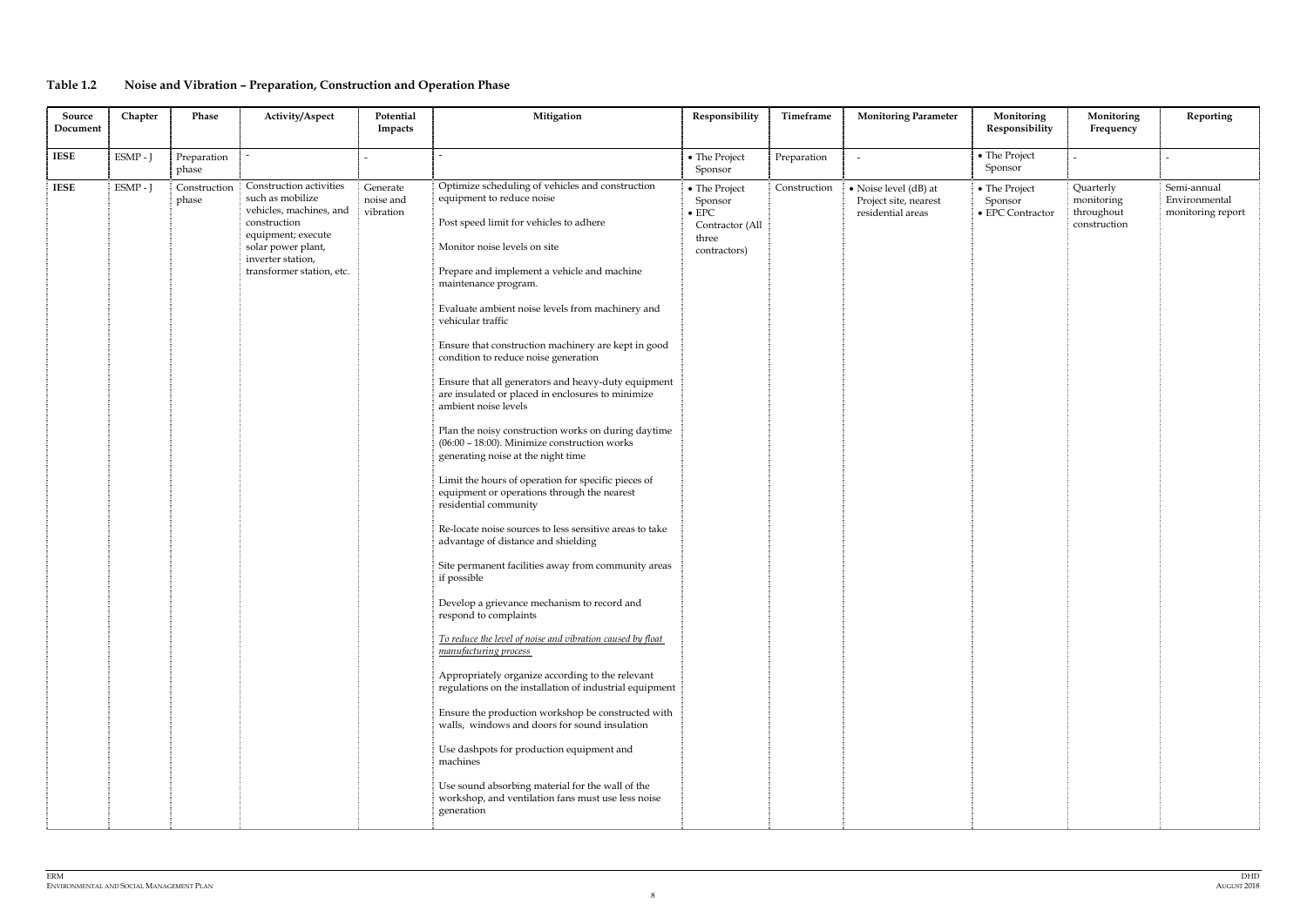| Source<br>Document | Chapter  | Phase              | <b>Activity/Aspect</b> | Potential<br>Impacts                                         | Mitigation                                                                                                                                                                                                                                                                                    | Responsibility           | Timeframe | <b>Monitoring Parameter</b> | Monitoring<br>Responsibility | Monitoring<br>Frequency | Reporting |
|--------------------|----------|--------------------|------------------------|--------------------------------------------------------------|-----------------------------------------------------------------------------------------------------------------------------------------------------------------------------------------------------------------------------------------------------------------------------------------------|--------------------------|-----------|-----------------------------|------------------------------|-------------------------|-----------|
|                    |          |                    |                        |                                                              | Strengthen the management of the company staff,<br>operation of equipment in accordance with regulation<br>Enhance daily checking and maintenance of<br>equipment, machinery to minimize noise sources<br>Minimize the operation of the float manufacturing<br>workshop during the night time |                          |           |                             |                              |                         |           |
| <b>IESE</b>        | ESMP - J | Operation<br>phase |                        | Noise and<br>vibration is<br>assessed<br>negligible<br>level |                                                                                                                                                                                                                                                                                               | • The Project<br>Sponsor | Operation |                             | • The Project<br>Sponsor     |                         |           |

# **Table 1.3 Water Management – Preparation, Construction and Operation Phase**

| Source<br>Document        | Chapter        | Phase                                        | <b>Activity/Aspect</b>                               | <b>Potential Impacts</b>                                                                  | Mitigation                                                                                                                                 | Responsibility                                                                                | Timeframe    | <b>Monitoring Parameter</b>                                                                                                                                                                                                                                                                                                                                           | Monitoring<br>Responsibility                 | Monitoring<br>Frequency                                              | Reporting                          |
|---------------------------|----------------|----------------------------------------------|------------------------------------------------------|-------------------------------------------------------------------------------------------|--------------------------------------------------------------------------------------------------------------------------------------------|-----------------------------------------------------------------------------------------------|--------------|-----------------------------------------------------------------------------------------------------------------------------------------------------------------------------------------------------------------------------------------------------------------------------------------------------------------------------------------------------------------------|----------------------------------------------|----------------------------------------------------------------------|------------------------------------|
| <b>EIA</b>                | 3.1.2.1        | Constructio<br>n phase                       | Anchor activity                                      | Disturbance of<br>bottom sediments<br>Reduced water<br>quality                            | Follow the anchor technique<br>Paint anchors with waterproof layers or make<br>anchors of stainless steel                                  | • The Project<br>Sponsor<br>• EPC Contractor<br>(Pontoons)                                    | Construction | QCVN 08-<br>MT:2015/BTNMT<br>(Da Mi Reservoir)                                                                                                                                                                                                                                                                                                                        | • The Project<br>Sponsor<br>• EPC Contractor | Quarterly<br>throughout<br>construction                              | Environmental<br>monitoring report |
| <b>EIA</b>                | 4.1.2.1        | Constructio<br>n phase                       | Activities of<br>workforce                           | Sanitary<br>wastewater<br>discharge leading<br>to soil or<br>groundwater<br>contamination | Utilize mobile sanitary facilities that are tailored<br>for construction site (e.g. equipped with effluent<br>collection tank)             | • The Project<br>Sponsor<br>$\bullet$ EPC Contractor<br>(all three<br>contractors)            | Construction | Sanitary wastewater<br>discharged<br>(QCVN 14:2008/BTNMT<br>and the World Bank<br>General EHS Guideline on<br>Wastewater): pH, BOD <sub>5</sub> ,<br>TSS, TDS, Sulphur,<br>Ammonium, Nitrate, oil<br>and grease, surface active<br>agent, phosphate,<br>coliforms, COD, total<br>nitrogen, total<br>phosphorus, total<br>suspended solids, total<br>coliform bacteria | • The Project<br>Sponsor<br>• EPC Contractor | Quarterly<br>throughout<br>construction                              | Environmental<br>monitoring report |
| <b>EIA</b>                | 4.1.2.1        | Constructio<br>n phase                       | Maintain machines,<br>equipment and<br>vehicles      | Generating oily<br>water leading to<br>soil or<br>groundwater<br>contamination            | Wash and maintain construction equipment and<br>vehicles at nearby garages where oil and effluent<br>are collected                         | • The Project<br>Sponsor<br>• EPC Contractor<br>(all three<br>contractors)                    | Construction | Maintenance logbook                                                                                                                                                                                                                                                                                                                                                   | • The Project<br>Sponsor<br>• EPC Contractor | Monthly<br>throughout<br>construction                                | Environmental<br>monitoring report |
| <b>EIA</b><br><b>IESE</b> | 4.1.2.1<br>218 | Constructio<br>n phase<br>Operation<br>phase | Rain water<br>Water using for PV<br>modules cleaning | Impact on surface<br>water quality                                                        | Establish rainwater drainage system for the<br>transformer area<br>Construct in consecutive form and clean<br>immediately after completion | • The Project<br>Sponsor<br>• EPC Contractor<br>(for the PV<br>panels, and<br>contractor with | Construction | QCVN 08-<br>MT:2015/BTNMT (for Da<br>Mi Reservoir)<br>Volume of water used for<br>PV panel cleaning                                                                                                                                                                                                                                                                   | • The Project<br>Sponsor<br>• EPC Contractor | Quarterly<br>throughout<br>operation for<br>surface water<br>quality | Environmental<br>monitoring report |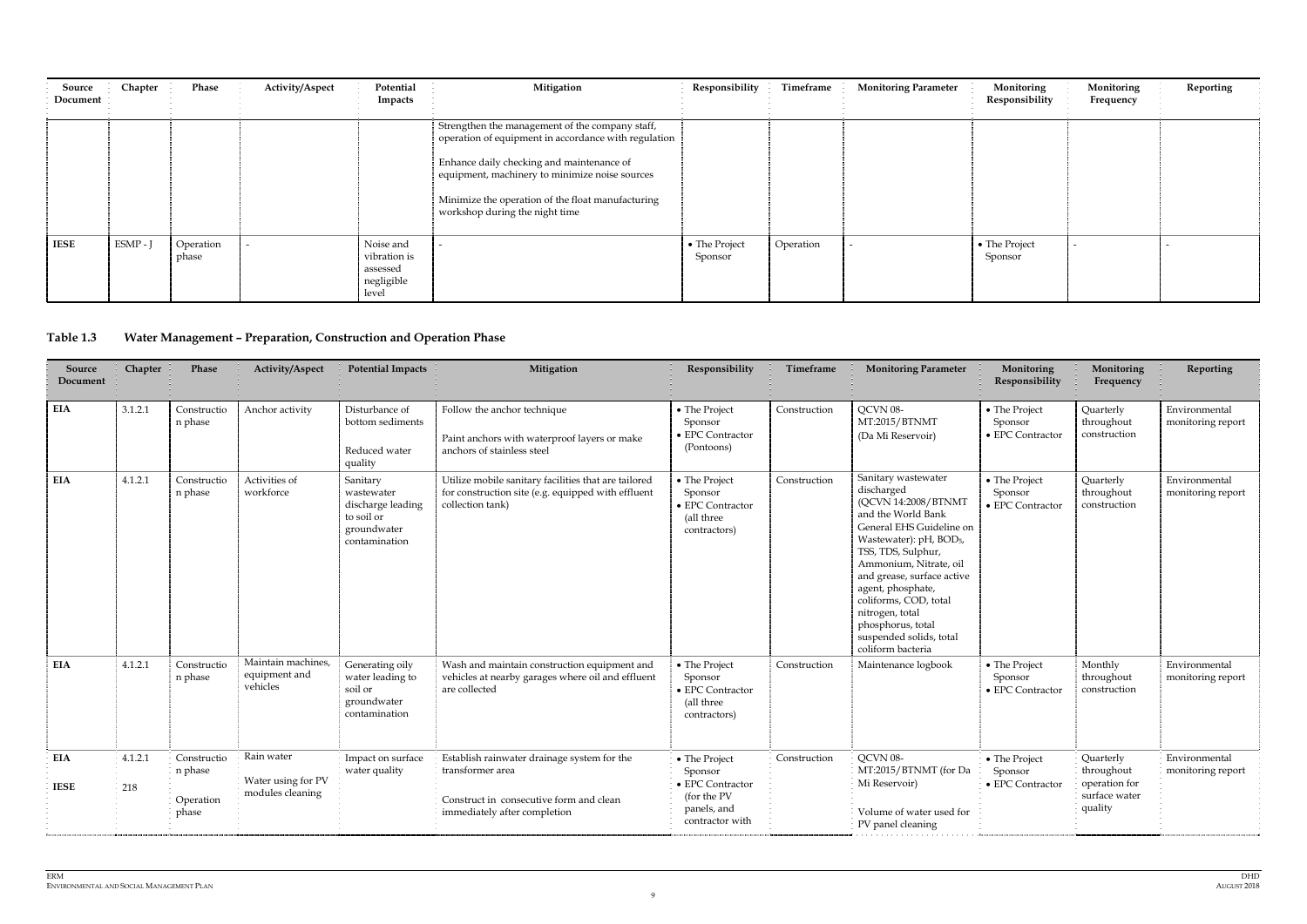| Source<br>Document | Chapter | Phase              | Activity/Aspect                               | <b>Potential Impacts</b>                                                                  | Mitigation                                                                                                                                                                                                             | Responsibility              | Timeframe | <b>Monitoring Parameter</b>   | Monitoring<br>Responsibility | Monitoring<br>Frequency                                                                                                | Reporting                          |
|--------------------|---------|--------------------|-----------------------------------------------|-------------------------------------------------------------------------------------------|------------------------------------------------------------------------------------------------------------------------------------------------------------------------------------------------------------------------|-----------------------------|-----------|-------------------------------|------------------------------|------------------------------------------------------------------------------------------------------------------------|------------------------------------|
|                    |         |                    |                                               |                                                                                           | Store materials away from surface water and<br>drains, and check this practice on a regular basis<br>Locate substation transformers within secure and<br>impervious areas with a storage capacity of 100%<br>spare oil | the transformer<br>package) |           |                               |                              | Monthly<br>throughout<br>operation for PV<br>panel cleaning<br>activity                                                |                                    |
| <b>EIA</b>         | 4.1.3.1 | Operation<br>phase | Workforce's<br>activities during<br>operation | Sanitary<br>wastewater<br>discharge leading<br>to soil or<br>groundwater<br>contamination | Collect and treat sanitary wastewater in three<br>compartment tanks. Add a septic tank to treat<br>water from the compartment tanks<br>Monitor water quality of Da Mi reservoir regularly                              | The Project Sponsor         | Operation | <b>IFC General Guidelines</b> | • The Project<br>Sponsor     | Bi-annually or<br>when requests<br>received from<br>authorities<br>Volume of<br>water used for<br>cleaning:<br>Monthly | Environmental<br>monitoring report |

# **Table 1.4 Waste Management – Preparation, Construction and Operation Phase**

| Source of<br>Document | Chapter                | Phase                  | Activity/Aspect                                                                                                                                                                               | <b>Potential Impacts</b>         | Mitigation                                                                                                                                                                                                                                                                                                                                                                                                                                                                                                                                                                                                                                        | Responsibility                                                                        | Timeframe             | <b>Monitoring Parameter</b>                                                                                                 | Monitoring<br>Responsibility                 | <b>Monitoring Frequency</b>                                                                                                                                                              | Reporting                          |
|-----------------------|------------------------|------------------------|-----------------------------------------------------------------------------------------------------------------------------------------------------------------------------------------------|----------------------------------|---------------------------------------------------------------------------------------------------------------------------------------------------------------------------------------------------------------------------------------------------------------------------------------------------------------------------------------------------------------------------------------------------------------------------------------------------------------------------------------------------------------------------------------------------------------------------------------------------------------------------------------------------|---------------------------------------------------------------------------------------|-----------------------|-----------------------------------------------------------------------------------------------------------------------------|----------------------------------------------|------------------------------------------------------------------------------------------------------------------------------------------------------------------------------------------|------------------------------------|
| EIA<br><b>IESE</b>    | 4.1.2.1<br><b>ESMP</b> | Constructio<br>n phase | Workforce<br>activities                                                                                                                                                                       | Generate domestic<br>wastes      | Develop and implement a Waste Management Plan<br>Place trash bin in convenient areas<br>Request workforce to leave litter in proper places and<br>arrange waste bins in construction site                                                                                                                                                                                                                                                                                                                                                                                                                                                         | • The Project<br>Sponsor<br>$\bullet$ EPC<br>Contractor<br>(all three<br>contractors) | Construction<br>phase | Volume of waste<br>generated<br>Contracts with<br>collection and treatment<br>companies<br>Appropriate disposal of<br>waste | • The Project<br>Sponsor<br>• EPC Contractor | Monthly throughout<br>construction for volume<br>of waste generated<br>Contracts with<br>collection and treatment<br>companies: Once a year<br>Appropriate disposal of<br>waste: Monthly | Environmental<br>monitoring report |
| EIA                   | 4.1.2.1                | Constructio<br>n phase | Construction<br>activities such as<br>mobilize vehicles,<br>machines, and<br>construction<br>equipment;<br>execute solar<br>power plant,<br>inverter station,<br>transformer<br>station, etc. | Generation of<br>hazardous waste | Maintain construction equipment and vehicles at<br>garages where oil and effluent are collected<br>Collect and store oily rags and waste oil in proper<br>containments (one 100litres (L) waste oil drum and<br>two 60L oily-drag drum)<br>Contract licensed waste vendor for collection, transfer<br>and treatment of hazardous waste<br>Register with DONRE as a hazardous waste generator<br>Classify hazardous waste in accordance to Circular<br>36/2015/TT-BTNMT on Hazardous waste<br>management<br>Engage a licensed waste disposal company to collect<br>and handle all hazardous waste in accordance with<br>the applicable regulation. | • The Project<br>Sponsor<br>$\bullet$ EPC<br>Contractor<br>(all three<br>contractors) | Construction<br>phase | Volume of waste<br>generated<br>Contracts with<br>collection and treatment<br>companies<br>Appropriate disposal of<br>waste | • The Project<br>Sponsor<br>• EPC Contractor | Monthly throughout<br>construction for volume<br>of waste generated<br>Contracts with<br>collection and treatment<br>companies: Once a year<br>Appropriate disposal of<br>waste: Monthly | Environmental<br>monitoring report |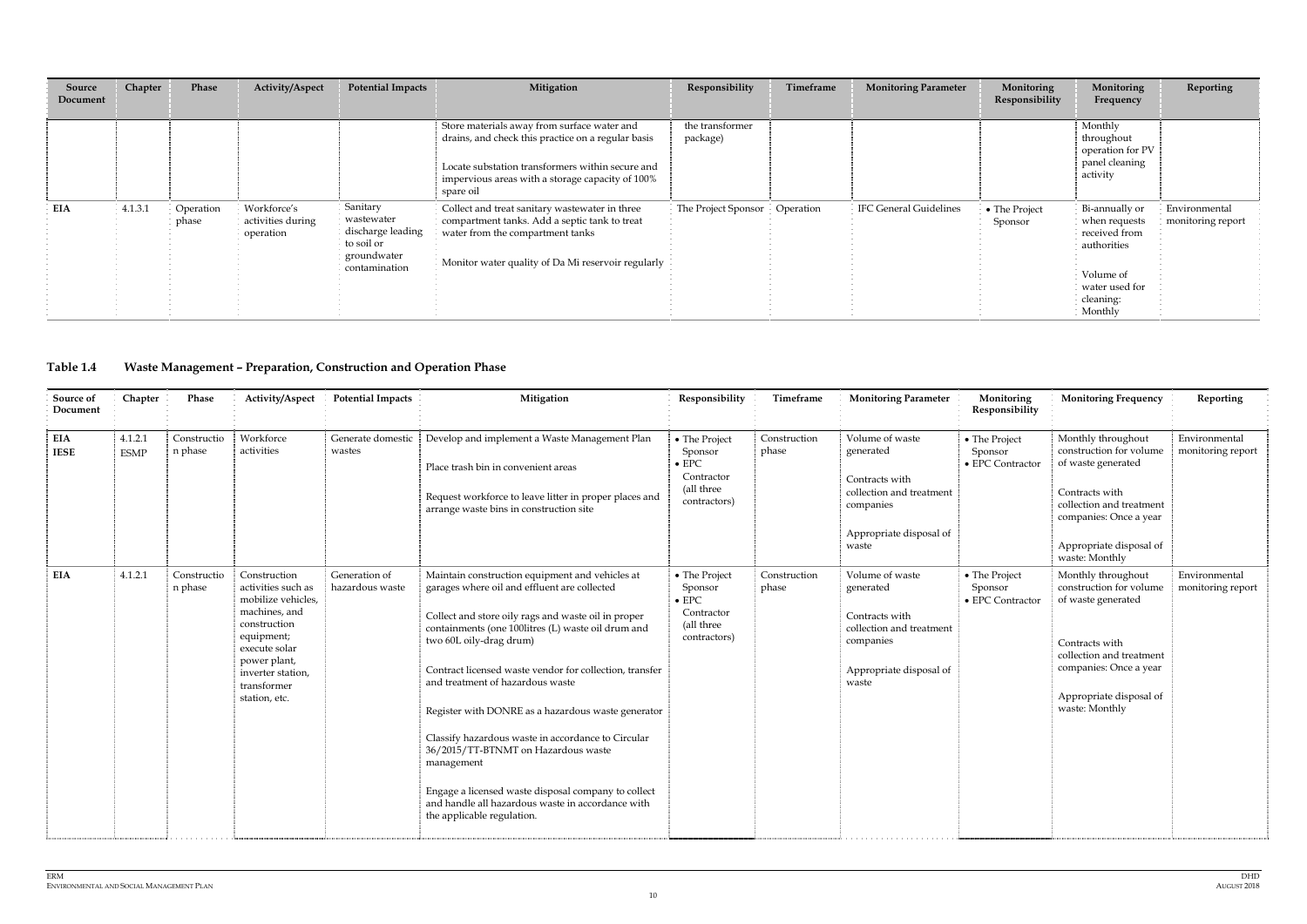| Source of<br>Document     | Chapter                   | Phase                  | Activity/Aspect                                                                                                                                                                               | <b>Potential Impacts</b>                                                                                                | Mitigation                                                                                                                                                                                                                                                                                                                                                                                                                                                                                                                                                                                                                                                                            | Responsibility                                          | Timeframe             | <b>Monitoring Parameter</b>                                                                                                 | Monitoring<br>Responsibility                 | <b>Monitoring Frequency</b>                                                                                                                                  | Reporting                          |
|---------------------------|---------------------------|------------------------|-----------------------------------------------------------------------------------------------------------------------------------------------------------------------------------------------|-------------------------------------------------------------------------------------------------------------------------|---------------------------------------------------------------------------------------------------------------------------------------------------------------------------------------------------------------------------------------------------------------------------------------------------------------------------------------------------------------------------------------------------------------------------------------------------------------------------------------------------------------------------------------------------------------------------------------------------------------------------------------------------------------------------------------|---------------------------------------------------------|-----------------------|-----------------------------------------------------------------------------------------------------------------------------|----------------------------------------------|--------------------------------------------------------------------------------------------------------------------------------------------------------------|------------------------------------|
|                           |                           |                        |                                                                                                                                                                                               |                                                                                                                         | Store hazardous waste generated by the Project in<br>temporary storages prior to transport and<br>treatment/disposal. The temporary storage area for<br>hazardous waste will be constructed as per the<br>guidelines of the relevant regulation                                                                                                                                                                                                                                                                                                                                                                                                                                       |                                                         |                       |                                                                                                                             |                                              |                                                                                                                                                              |                                    |
| EIA<br><b>IESE</b>        | 4.1.2.1<br><b>B.</b> ESMP | Constructio<br>n phase | Construction<br>activities such as<br>mobilize vehicles,<br>machines, and<br>construction<br>equipment;<br>execute solar<br>power plant,<br>inverter station,<br>transformer<br>station, etc. | Generate<br>excavated<br>materials and<br>construction waste<br>from site<br>clearance,<br>formation and<br>civil works | Use excavation stones and soil for levelling<br>Return unused construction materials to<br>manufacturers or reuse and sell scraps such<br>Waste generated from the floating manufacturing<br>workshop:<br>Provide screens (diameter <2mm) at all drainage<br>systems in the float manufacturing workshop to<br>ensure small plastic pieces will be prevented from<br>entering the surface water bodies<br>Implement a comprehensive housekeeping program<br>to ensure all small plastic pieces are collected and<br>handled appropriately<br>Provide secondary containments and spill kits at all<br>oil storage areas" and "Develop and implement an oil<br>spill response procedure | • The Project<br>Sponsor<br>$\bullet$ EPC<br>Contractor | Construction<br>phase | Waste collection and<br>disposal                                                                                            | • The Project<br>Sponsor<br>• EPC Contractor | Monthly throughout<br>construction                                                                                                                           | Environmental<br>monitoring report |
| <b>EIA</b><br><b>IESE</b> | 4.1.3.1<br><b>B.</b> ESMP | Operation<br>phase     | Human activities<br>from workforce                                                                                                                                                            | Generate of<br>domestic wastes                                                                                          | Collect and store non-hazardous solid waste<br>generated from the Project in containers located at the<br>Project site<br>Provide adequate containers across the Project site to<br>collect non-hazardous waste prior to transport to<br>temporary storage areas<br>Engage a licensed waste disposal company to collect<br>and handle the non-hazardous solid waste in<br>accordance with the applicable laws and regulations                                                                                                                                                                                                                                                         | The Project<br>Sponsor                                  | Operation phase       | Volume of waste<br>generated<br>Contracts with<br>collection and treatment<br>companies<br>Appropriate disposal of<br>waste | • The Project<br>Sponsor                     | Volume of waste<br>generated: Regularly<br>Contracts with<br>collection and treatment<br>companies: Once a year<br>Appropriate disposal of<br>waste: Monthly | Environmental<br>monitoring report |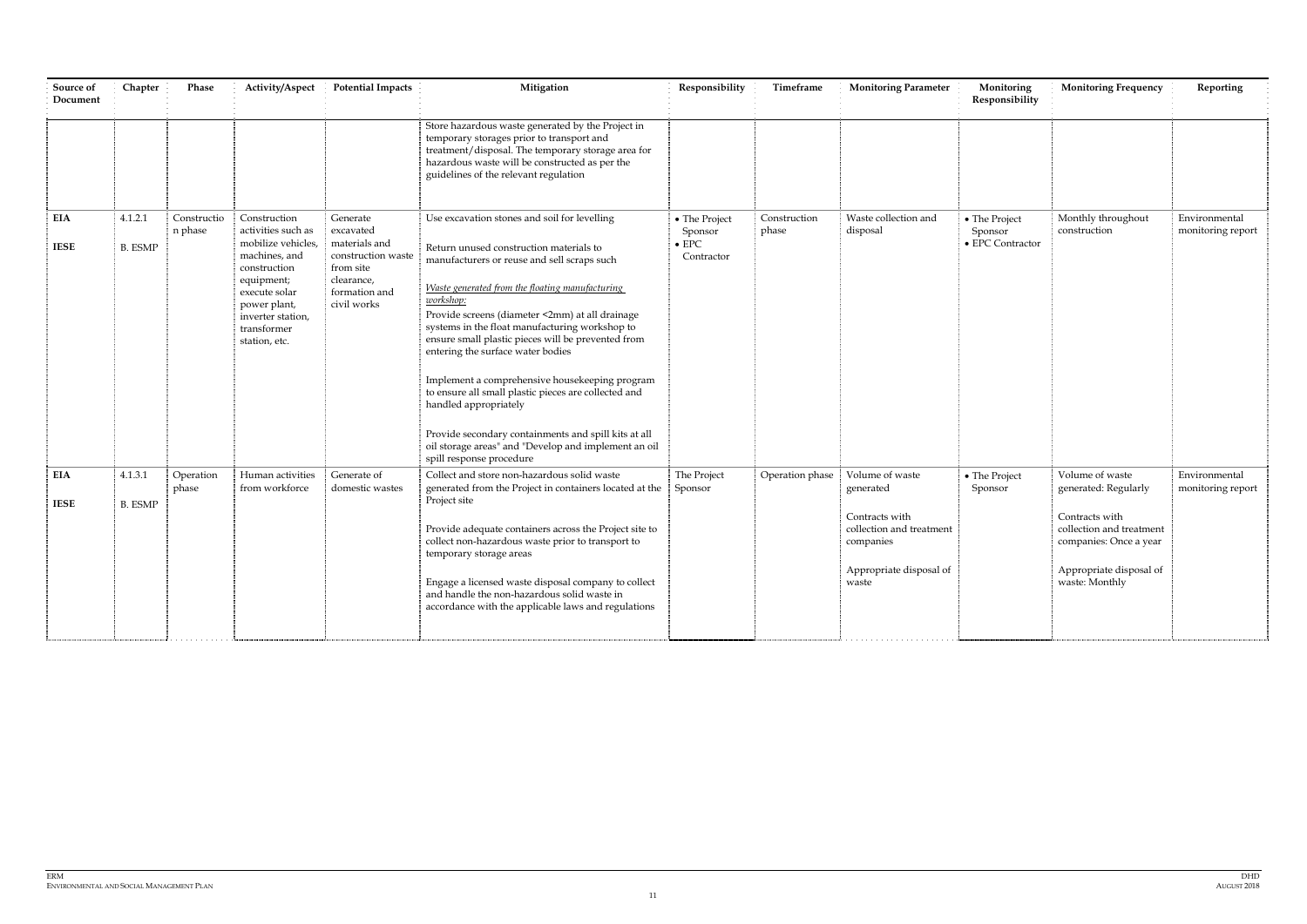| Source of<br>Document | Chapter | Phase              | Activity/Aspect                                                                                                                                                                                                                                   | <b>Potential Impacts</b>         | Mitigation                                                                                                                                                                                                                                                                                                                                                                                                                                                                                                                                                                                                                                                                                                                                                                                                                                                                                                                                                                                                                                                                                                                                       | Responsibility         | Timeframe       | <b>Monitoring Parameter</b>                                                                                                 | Monitoring<br>Responsibility | <b>Monitoring Frequency</b>                                                                                                                                  | Reporting                          |
|-----------------------|---------|--------------------|---------------------------------------------------------------------------------------------------------------------------------------------------------------------------------------------------------------------------------------------------|----------------------------------|--------------------------------------------------------------------------------------------------------------------------------------------------------------------------------------------------------------------------------------------------------------------------------------------------------------------------------------------------------------------------------------------------------------------------------------------------------------------------------------------------------------------------------------------------------------------------------------------------------------------------------------------------------------------------------------------------------------------------------------------------------------------------------------------------------------------------------------------------------------------------------------------------------------------------------------------------------------------------------------------------------------------------------------------------------------------------------------------------------------------------------------------------|------------------------|-----------------|-----------------------------------------------------------------------------------------------------------------------------|------------------------------|--------------------------------------------------------------------------------------------------------------------------------------------------------------|------------------------------------|
| <b>EIA</b>            | 4.1.3.1 | Operation<br>phase | Operation<br>activities such as<br>mobilizing the<br>operating<br>workers,<br>transmission<br>activity of<br>transformer<br>station and<br>connection line,<br>and maintenance<br>of power plants,<br>inverter station,<br>transformer<br>station | Generation of<br>hazardous waste | Collect and store hazardous waste (e.g. PV panels) in<br>hazardous waste storage and transfer to the certified<br>hazardous waste contractors for transportation and<br>disposal<br>Oil waste from transformer is stored in proper area<br>Prepare and submit annual hazardous waste<br>management report to the authority<br>Store hazardous waste (e.g. impaired solar panels) in<br>hazardous waste storage and report the authority<br>Built underground oily tank to contain oil waste from<br>transformer<br>Damaged and replaced PV panels, the Project<br>Sponsor will temporarily store in the hazardous waste<br>area in Ham Thuan Hydropower plant. The Project<br>Sponsor will contract with licensed waste treatment<br>agencies to collect and treat the panels as well as<br>hazardous waste in compliance with national<br>regulations<br>Contract licensed waste vendor for collection and<br>treatment of hazardous waste (e.g. oily rags,<br>fluorescent tubes, impaired solar panels)<br>Ensure waste collection, carriage and treatment in<br>accordance with Decree No. 38/2015/ND-CP and<br>Circular No. 36/2015/TT-BTNMT | The Project<br>Sponsor | Operation phase | Volume of waste<br>generated<br>Contracts with<br>collection and treatment<br>companies<br>Appropriate disposal of<br>waste |                              | Volume of waste<br>generated: Regularly<br>Contracts with<br>collection and treatment<br>companies: Once a year<br>Appropriate disposal of<br>waste: Monthly | Environmental<br>monitoring report |

# **Table 1.5 Occupational Health and Safety Management – Preparation, Construction and Operation Phase**

| Source<br>Document | Chapter | Phase                | Activity/Aspect | <b>Potential Impacts</b>                                                  | Mitigation                                                                                                                                                                                                                                                 | Responsibility           | Timeframe            | <b>Monitoring Parameter</b>                                               | Monitoring<br>Responsibility | Monitoring<br>Frequency                | Reporting                          |
|--------------------|---------|----------------------|-----------------|---------------------------------------------------------------------------|------------------------------------------------------------------------------------------------------------------------------------------------------------------------------------------------------------------------------------------------------------|--------------------------|----------------------|---------------------------------------------------------------------------|------------------------------|----------------------------------------|------------------------------------|
| EIA                | 4.2.1   | Preparation<br>phase | Clearance       | Impacts on<br>environment and<br>may damage<br>unknown<br>historical area | Within the construction site, vehicles are required to<br>follow the speeds of up to $10 \text{ km/h}$<br>Implement extra control measures, either excavation<br>stopped if excessive dust generated or water applied in<br>case of extremely dry weathers | • The Project<br>Sponsor | Preparation<br>phase | Sign or notice for a site<br>protected for its historical<br>and cultural | • The Project<br>Sponsor     | On-going<br>throughout<br>construction | Environmental<br>monitoring report |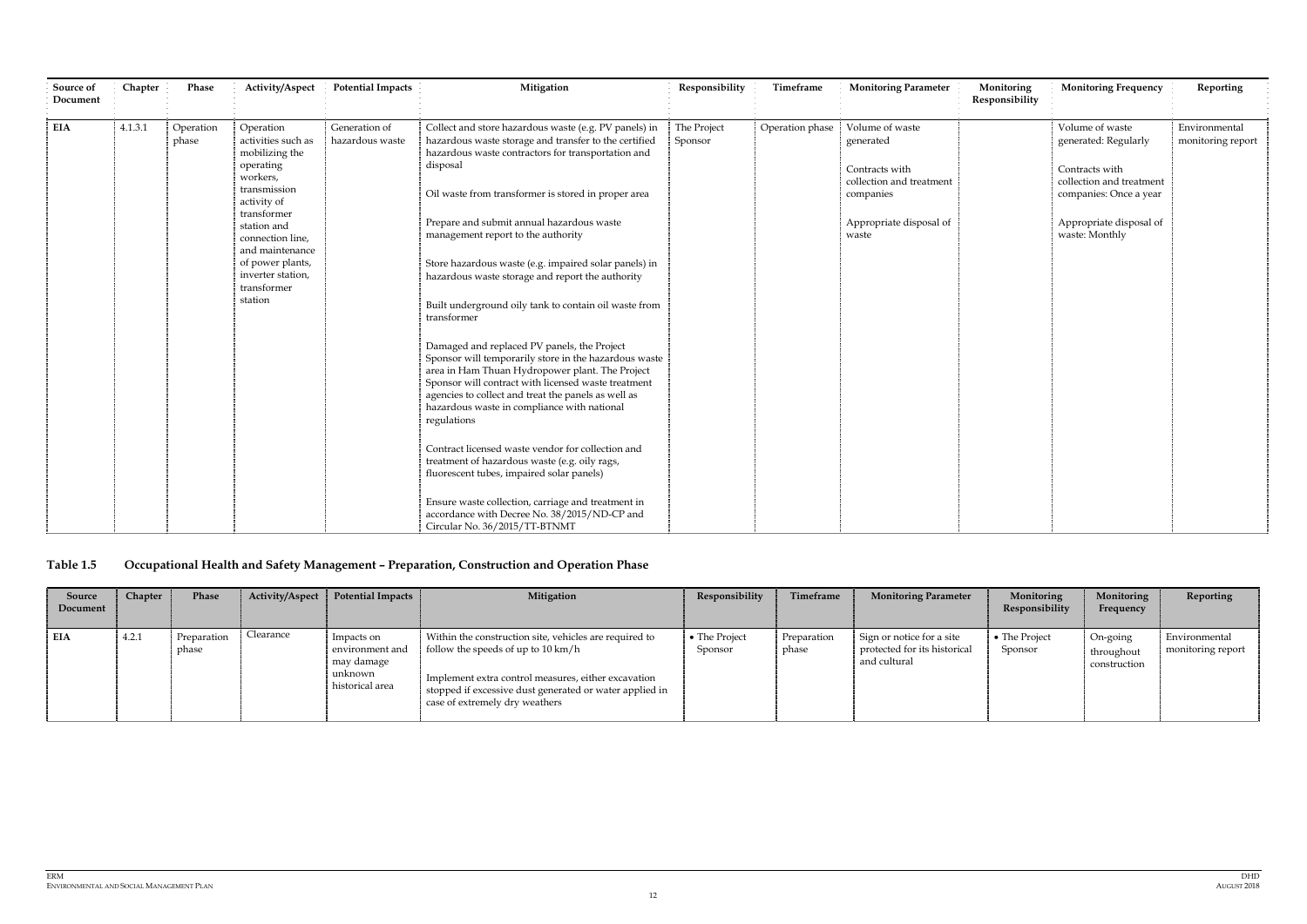| <b>Source</b><br>Document | Chapter                  | Phase                                     | Activity/Aspect                                                                                                                                                                                  | <b>Potential Impacts</b>                                                      | Mitigation                                                                                                                                                                                                                                                                                                                                                                                                                                                                                                                                                                                      | Responsibility                                                                                                         | Timeframe                              | <b>Monitoring Parameter</b>                                                                                                                                                                                  | Monitoring<br>Responsibility                                                       | Monitoring<br>Frequency               | Reporting                          |
|---------------------------|--------------------------|-------------------------------------------|--------------------------------------------------------------------------------------------------------------------------------------------------------------------------------------------------|-------------------------------------------------------------------------------|-------------------------------------------------------------------------------------------------------------------------------------------------------------------------------------------------------------------------------------------------------------------------------------------------------------------------------------------------------------------------------------------------------------------------------------------------------------------------------------------------------------------------------------------------------------------------------------------------|------------------------------------------------------------------------------------------------------------------------|----------------------------------------|--------------------------------------------------------------------------------------------------------------------------------------------------------------------------------------------------------------|------------------------------------------------------------------------------------|---------------------------------------|------------------------------------|
| <b>EIA</b><br><b>IESE</b> | 4.1.2.2<br><b>ESMP</b>   | Construction<br>phase                     | Gathering many<br>temporary<br>workers                                                                                                                                                           | Infection disease<br>among temporary<br>workers and local<br>residents        | Develop and implement an Occupational Health and<br>Safety Procedure<br>Arrange regular health check-up for workers and ensure<br>first aid boxes are available in worker's camp to<br>minimize medical risk<br>Arrange worker's accommodation in hygienic areas and<br>do housekeeping on a regular basis<br>Provide necessary supplies for workers such as mats and<br>nets<br>Raise workers' awareness on good hygiene and<br>housekeeping practice                                                                                                                                          | • The Project<br>Sponsor<br>• EPC Contractor<br>(all three<br>contractors)                                             | Construction<br>phase                  | Infection disease such as<br>diarrhoea, flu and malaria                                                                                                                                                      | • The Project<br>Sponsor<br>• EPC Contractor<br>(all three<br>contractors)         | Monthly<br>throughout<br>construction | Environmental<br>monitoring report |
| <b>EIA</b>                | 4.1.2.2                  | Construction<br>phase                     | Gathering many<br>temporary<br>workers                                                                                                                                                           | Affect security at<br>local area                                              | Register temporary residence for workers<br>Encourage workers to respect the culture, customs,<br>beliefs of locality<br>Cooperate with local authorities to manage workers                                                                                                                                                                                                                                                                                                                                                                                                                     | • The Project<br>Sponsor<br>$\bullet$ EPC Contractor<br>(all three<br>contractors)                                     | Construction<br>phase                  | • Complaints of local<br>residents<br>• Conflicts in local area<br>related workers                                                                                                                           |                                                                                    | Monthly<br>throughout<br>construction | Environmental<br>monitoring report |
| EIA                       | 4.1.2.2                  | Construction<br>phase                     | Construction<br>activities such as<br>mobilize<br>vehicles,<br>machines, and<br>construction<br>equipment;<br>execute solar<br>power plant,<br>inverter station,<br>transformer<br>station, etc. | Impact of<br>electromagnetic<br>energy to workers<br>at construction<br>stage | Follow QCVN QTĐ-7/BCT National Technical Codes for<br><b>Installation Power Network</b><br>Ensure safety on construction site<br>Follow regulations and work procedures<br>Ensure safety activities when digging holes and<br>foundation<br>Follow safety procedures during installation machines,<br>equipment, connecting lines<br>Keep ensure safety when working at high and on surface<br>water<br>Deal with in emergency quickly                                                                                                                                                          | • The Project<br>Sponsor<br>• EPC Contractor<br>(Transmission<br>line contractor)                                      | Construction<br>phase                  | • Health and safety<br>incidents<br>• IFC Environmental,<br>Health, and Safety<br>Guidelines for Electric<br>Power Transmission and<br>Distribution: Electric field<br>(V/m) and Magnetic field<br>$(\mu T)$ | • The Project<br>Sponsor<br>• EPC Contractor<br>(Transmission)<br>line contractor) | Monthly<br>throughout<br>construction | Environmental<br>monitoring report |
| EIA<br><b>IESE</b>        | 4.2.2.1<br><b>B</b> ESMP | Construction<br>and<br>operation<br>phase | Risks in<br>construction and<br>operating phase                                                                                                                                                  | Cause<br>incidents/accident<br>s or affect<br>workers' health                 | Establish HSE board before starting construction phase.<br>This board will control safety aspects for the Project<br>including training and raising safety awareness for<br>workers, inspecting safety, and identifying safety issues.<br>Each EPC contractor will need to fit the training and<br>safety plan according to the potential risks associated<br>with each EPC contractor activities<br>Ensure all workers engaged by the Project Sponsor or<br>contractors be provided appropriate occupational health<br>and safety training<br>Develop and implement an Emergency Response Plan | • The Project<br>Sponsor<br>$\bullet$ EPC Contractor<br>(all three<br>contractors,<br>transmission<br>line contractor) | Construction<br>and operation<br>phase | • Incidents/accidents<br>• Unsafety<br>complaints/grievance<br>$\bullet$ Safety<br>regulations/procedures<br>• Community health and<br>safety incidents                                                      | • The Project<br>Sponsor<br>$\bullet$ EPC Contractor<br>(all three<br>contractors) | Monthly<br>throughout<br>construction | Environmental<br>monitoring report |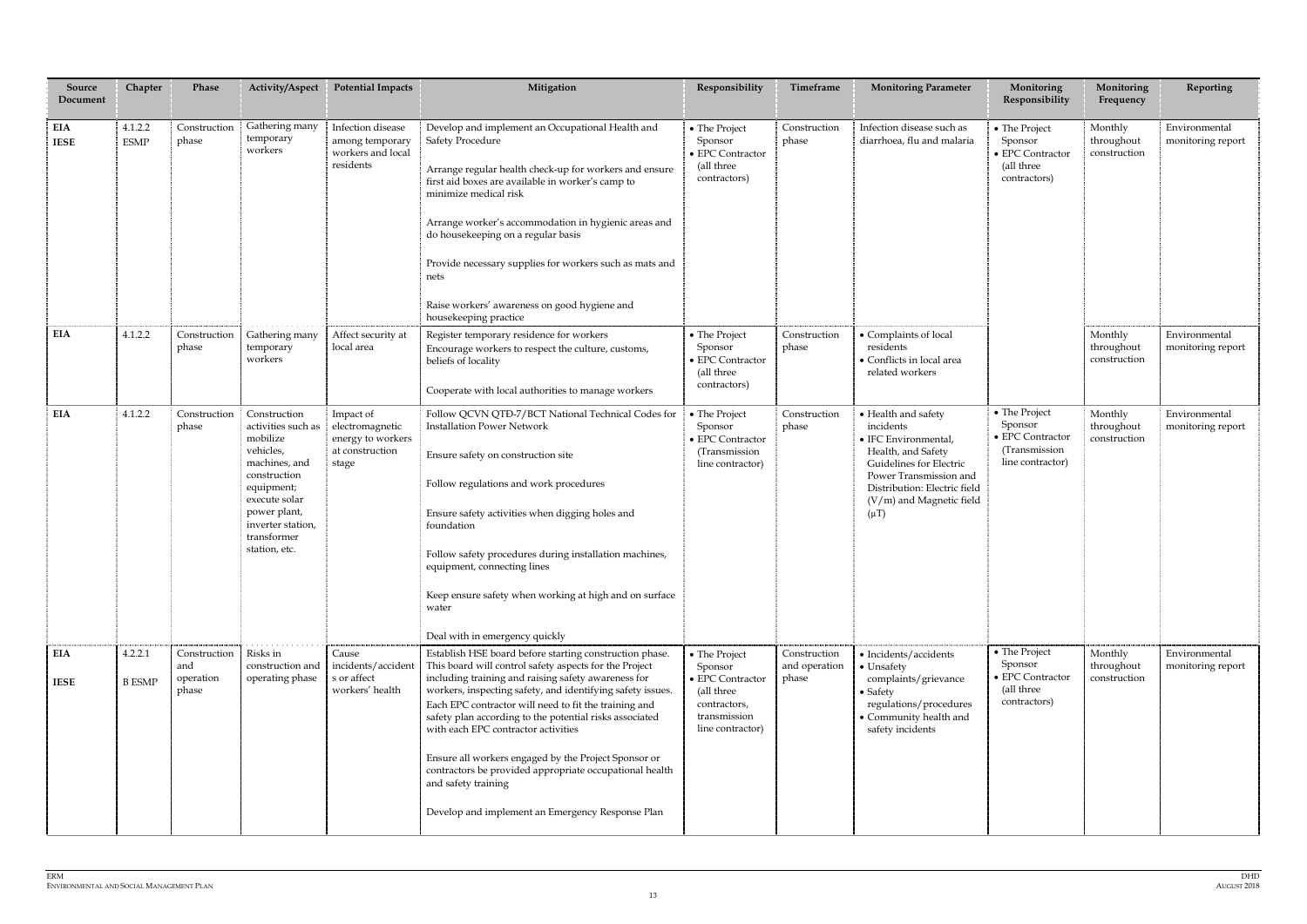| Source<br>Document        | Chapter                   | Phase                                     | Activity/Aspect                                                                                                                                                                                                                                      | <b>Potential Impacts</b>                               | Mitigation                                                                                                                                                                                                                                                                                                                                                                                                                                                                                                                                                                                                                                                                 | Responsibility                                                             | Timeframe                              | <b>Monitoring Parameter</b>                                                                                                                                              | Monitoring<br>Responsibility                                                    | Monitoring<br>Frequency                                                                                                                                                                   | Reporting                          |
|---------------------------|---------------------------|-------------------------------------------|------------------------------------------------------------------------------------------------------------------------------------------------------------------------------------------------------------------------------------------------------|--------------------------------------------------------|----------------------------------------------------------------------------------------------------------------------------------------------------------------------------------------------------------------------------------------------------------------------------------------------------------------------------------------------------------------------------------------------------------------------------------------------------------------------------------------------------------------------------------------------------------------------------------------------------------------------------------------------------------------------------|----------------------------------------------------------------------------|----------------------------------------|--------------------------------------------------------------------------------------------------------------------------------------------------------------------------|---------------------------------------------------------------------------------|-------------------------------------------------------------------------------------------------------------------------------------------------------------------------------------------|------------------------------------|
|                           |                           |                                           |                                                                                                                                                                                                                                                      |                                                        | Ensure safety when working in holes/foundation<br>Ensure safety when working with lifting<br>machines/equipment<br>Ensure safety when working related electric jobs<br>Prevent fire and deal with firefighting quickly and<br>approximately via fire-fighting and prevention<br>procedure<br>Provide drinking water, mobile medicine cabinets and<br>medical staff when needed, training for workers to<br>protect themselves, periodical health checking, etc.<br>Compliance with the safety electric distance to carry out                                                                                                                                               |                                                                            |                                        |                                                                                                                                                                          |                                                                                 |                                                                                                                                                                                           |                                    |
| EIA                       | 4.2.2.2                   | Construction<br>and<br>operation<br>phase | Risks in<br>construction and<br>operating phase                                                                                                                                                                                                      | Cause fire                                             | any electrical works<br>Establish firefighting regulation and provide fighting<br>equipment as per police request by the EPC                                                                                                                                                                                                                                                                                                                                                                                                                                                                                                                                               | • The Project<br>Sponsor<br>• EPC Contractor<br>(all three<br>contractors) | Construction<br>and operation<br>phase | • Firefighting regulation<br>• Fighting equipment                                                                                                                        | • The Project<br>Sponsor<br><b>EPC</b> Contractor<br>(all three<br>contractors) | Monthly                                                                                                                                                                                   | Environmental<br>monitoring report |
| <b>EIA</b>                | 4.1.3.2                   | Operation<br>phase                        | Operation<br>activities such as<br>mobilizing the<br>operating<br>workers,<br>transmission<br>activity of<br>transformer<br>station and<br>connection line,<br>and<br>maintenance of<br>power plants,<br>inverter station,<br>transformer<br>station | Impact of<br>electromagnetic<br>energy to<br>operators | Follow operation procedures strictly<br>Provide PPE to those working in areas of high<br>electromagnetic energy levels. Comply with permissible<br>limits of industrial electromagnetic and inspect work<br>place<br>Follow working time limits in areas of high<br>electromagnetic energy levels<br>Minimize exposure to electromagnetic fields by<br>arranging shift plan                                                                                                                                                                                                                                                                                                | The Project<br>Sponsor                                                     | Operation<br>phase                     | • IFC Environmental,<br>Health, and Safety<br>Guidelines for Electric<br>Power Transmission and<br>Distribution: Electric field<br>(V/m) and Magnetic field<br>$(\mu T)$ | • The Project<br>Sponsor                                                        | Bi-annually or<br>when<br>received<br>request's<br>authorizes                                                                                                                             | Environmental<br>monitoring report |
| <b>EIA</b><br><b>IESE</b> | 4.1.3.2<br><b>B.</b> ESMP | Operation<br>phase                        | Operation<br>activities such as<br>mobilizing the<br>operating<br>workers,<br>transmission<br>activity of<br>transformer<br>station and<br>connection line,<br>and<br>maintenance of<br>power plants,<br>inverter station,<br>transformer<br>station | Impact on<br>community's<br>health and safety          | Develop and implement occupational health and safety<br>procedures for activities related to the Project's activities<br>(e.g. working over water, working with electricity, etc.)<br>Implement the measures proposed for mitigation and<br>management of environmental impacts to reduce the<br>environmental disturbance to daily life including<br>livelihood of the local people<br>Prohibit any works carried out in electrical safety<br>corridor should the use of equipment that potentially<br>violates the safety electric distance determined by<br>discharge voltage if possible; otherwise agreement with<br>authority managing the power grids shall be made | The Project<br>Sponsor                                                     | Operation<br>phase                     | Unsafe behaviours or<br>practices<br>Grievance relating to health<br>and safety<br>Community health and<br>safety incidents/accidents                                    | • The Project<br>Sponsor                                                        | Unsafe<br>behaviours or<br>practices: Bi-<br>annually<br>throughout<br>operation<br>Grievance<br>relating to<br>health and<br>safety:<br>Monthly<br>monitoring<br>throughout<br>operation | Environmental<br>monitoring report |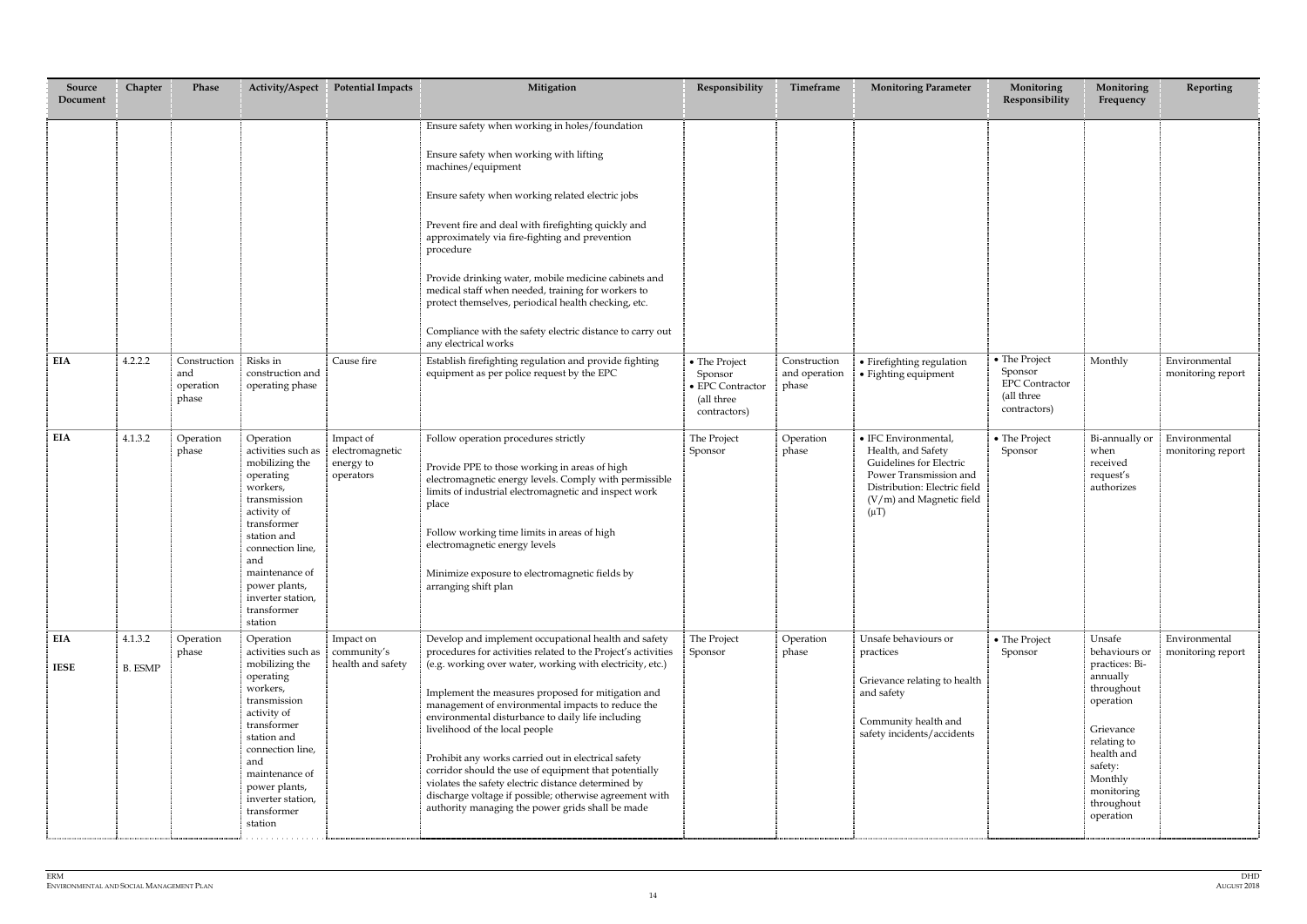| Source<br>Document | Chapter | Phase                 | Activity/Aspect                                                             | <b>Potential Impacts</b>                  | Mitigation                                                                                                                                                                                                                                                                                                                                          | Responsibility           | Timeframe             | <b>Monitoring Parameter</b>                   | Monitoring<br>Responsibility | Monitoring<br>Frequency                                           | Reporting                          |
|--------------------|---------|-----------------------|-----------------------------------------------------------------------------|-------------------------------------------|-----------------------------------------------------------------------------------------------------------------------------------------------------------------------------------------------------------------------------------------------------------------------------------------------------------------------------------------------------|--------------------------|-----------------------|-----------------------------------------------|------------------------------|-------------------------------------------------------------------|------------------------------------|
|                    |         |                       |                                                                             |                                           | Allocate Project personnel to in charge of security in the<br>Project area and restrict unauthorised people to access to<br>this area, especially the lake where the solar panels will<br>be installed                                                                                                                                              |                          |                       |                                               |                              | Community<br>health and<br>safety<br>incidents/acci<br>dents: Bi- |                                    |
|                    |         |                       |                                                                             |                                           | Disclose the ESMP to the affected communities before<br>such operation activities commence. ESMP can posted at<br>the Commune People's Committee where the Project will<br>be built                                                                                                                                                                 |                          |                       |                                               |                              | annually<br>throughout<br>operation                               |                                    |
|                    |         |                       |                                                                             |                                           | Develop and implement work related procedure in<br>consideration of community health and safety if related                                                                                                                                                                                                                                          |                          |                       |                                               |                              |                                                                   |                                    |
|                    |         |                       |                                                                             |                                           | Install and regularly inspect lightening protection<br>systems                                                                                                                                                                                                                                                                                      |                          |                       |                                               |                              |                                                                   |                                    |
|                    |         |                       |                                                                             |                                           | Implement a LRP and a CDP with a major focus on<br>livelihood and skill development and promote the health<br>and safety of local people                                                                                                                                                                                                            |                          |                       |                                               |                              |                                                                   |                                    |
|                    |         |                       |                                                                             |                                           | Promote local procurement during operation of the<br>Project. In particular, the Project should use local<br>foods/products and local supply to enhance benefits to<br>the local communities                                                                                                                                                        |                          |                       |                                               |                              |                                                                   |                                    |
| EIA                | 4.2.3.1 | Construction<br>phase | Electric shock                                                              | May cause of<br>death                     | Incorporate safety issues into design<br>Design safely grounding system                                                                                                                                                                                                                                                                             | • The Project<br>Sponsor | Operation<br>phase    | Incidents/accidents related<br>electric shock | • The Project<br>Sponsor     | On-going                                                          | Environmental<br>monitoring report |
| EIA                | 4.2.3.3 | Construction<br>phase | Oil spill/slick                                                             | Affect<br>environment and<br>human health | Design the transformer station with an oil collection<br>system and an oil trap. Oil spill response measures are<br>also expected to be put in place                                                                                                                                                                                                | • The Project<br>Sponsor | Operation<br>phase    | Oil spill                                     | • The Project<br>Sponsor     | On-going                                                          | Environmental<br>monitoring report |
| EIA                | 4.2.3.4 | Construction<br>phase | Lightning<br>conductor                                                      | Affect human<br>health                    | Design the floating solar power construction with<br>lightning protection according to national standards so it<br>is not likely to occur lightning strike. Otherwise, it is<br>possible that electricity equipment is damaged by<br>weather conditions. Therefore, it is necessary to have<br>regular inspections right after floods or heavy rain | • The Project<br>Sponsor | Construction<br>phase |                                               | The Project<br>Sponsor       |                                                                   |                                    |
| EIA                | 4.2.3.6 | Operation<br>phase    | Maintenance,<br>operating, and<br>managing<br>activities on<br>land         | Affect human<br>health and<br>environment | Follow safety regulations and procedures during<br>operation and maintenance                                                                                                                                                                                                                                                                        | • The Project<br>Sponsor | Operation<br>phase    | Incidents/Accidents                           | • The Project<br>Sponsor     | On-going                                                          | Environmental<br>monitoring report |
| EIA                | 4.2.3.6 | Operation<br>phase    | Maintenance,<br>operating and<br>managing<br>activities on<br>surface water | Affect human<br>health and<br>environment | Follow safety regulation for surface water jobs: provide<br>PPE appropriately, do not work alone, must be training<br>before handing, etc.                                                                                                                                                                                                          | • The Project<br>Sponsor | Operation<br>phase    | Incidents/Accidents                           | • The Project<br>Sponsor     | On-going                                                          | Environmental<br>monitoring report |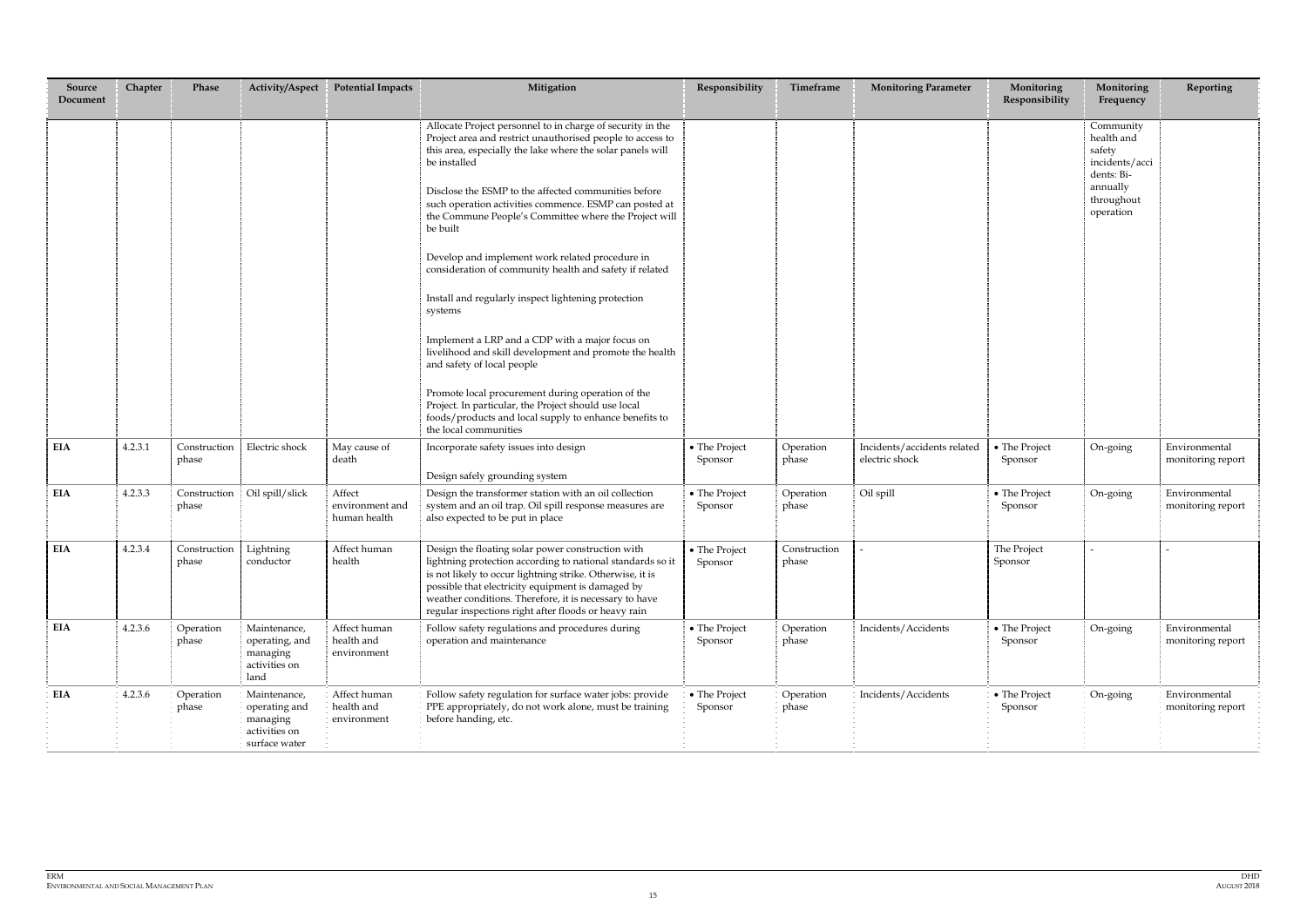# *Table 1.6 Socio-economic Management – Preparation, Construction and Operation Phase*

| Source<br>Document | Chapter | Phase                | Activity/Aspect  | <b>Potential Impacts</b>                               | Mitigation                                                                                                                                                                                                                                                                                                                                                                                                                                                                                                                                                                                                                                                                                                                                                                                                                                                                                                                                                                                                                                                                                                                                                                                                                                                                                                                                                                                                                                                                                                                                                                                                                                                                                                                                                                                                                                                                                                                                                     | Responsibility         | Timeframe            | Monitoring<br>Parameter   | Monitoring<br>Responsibility | Monitoring<br>Frequency                                                               | Reporting                          |
|--------------------|---------|----------------------|------------------|--------------------------------------------------------|----------------------------------------------------------------------------------------------------------------------------------------------------------------------------------------------------------------------------------------------------------------------------------------------------------------------------------------------------------------------------------------------------------------------------------------------------------------------------------------------------------------------------------------------------------------------------------------------------------------------------------------------------------------------------------------------------------------------------------------------------------------------------------------------------------------------------------------------------------------------------------------------------------------------------------------------------------------------------------------------------------------------------------------------------------------------------------------------------------------------------------------------------------------------------------------------------------------------------------------------------------------------------------------------------------------------------------------------------------------------------------------------------------------------------------------------------------------------------------------------------------------------------------------------------------------------------------------------------------------------------------------------------------------------------------------------------------------------------------------------------------------------------------------------------------------------------------------------------------------------------------------------------------------------------------------------------------------|------------------------|----------------------|---------------------------|------------------------------|---------------------------------------------------------------------------------------|------------------------------------|
| EIA                | 4.1.1   | Preparation<br>phase | Land acquisition | Impact to local<br>community's<br>livelihood, land use | Conducted a target survey to identify those land-losing<br>households who lost more than 10% of their land, in<br>vulnerable situation and would have faced high<br>livelihood impacts. Development of a livelihood<br>programme for these households based on engagement<br>with them is under progress<br>List ethnic minority households in the vulnerable group<br>to provide special support and monitoring during the<br>implementation of SEP, LRP and CDP<br>Having a communication and persuasion with the five<br>household living near Da Mi lake for them to understand<br>that they may be the receptor for the potential health and<br>safety impacts from the Project activities, and relocation<br>will be a good mitigation measure for them.<br>Upgrade the activities under social and environmental<br>fund to be a CDP. This CDP shall include a number of<br>programmes for local development with details of<br>beneficiary community's eligibility, roles and<br>responsibilities for implementation, monitoring and<br>reporting, and timeframe of implementation. It is noted<br>that separate programme for affected ethnic minority<br>households should be designed in the CDP. A CDP is<br>under development by ERM for the Project<br>Implement a SEP including assigning Community<br>Liaison Officer to ensure effective project information<br>disclosure and communication with the project affected<br>people, including develop and disclose a Grievance<br>Procedure to receive and address concerns raised by the<br>Project affected people. This SEP is also being developed<br>for the Project<br>Implement a grievance procedure for the Project through<br>which the local people, especially who are affected by the<br>land acquisition and/or construction activities of the<br>Project can lodge their concerns and complaints. The<br>grievance procedure should be easily accessible to local<br>communities | The Project<br>Sponsor | Preparation<br>phase | Grievances/compl<br>aints | • The Project<br>Sponsor     | Monthly<br>checking grievance<br>log book and<br>stakeholder<br>engagement<br>records | Environmental<br>monitoring report |
|                    |         |                      |                  |                                                        | Develop and implement a monitoring programme of the<br>SEP, grievance mechanism, LRP and CDP<br>implementation to continuously evaluate the<br>effectiveness of the activities. Comply with specific<br>monitoring and reporting mechanism designed in each<br>plan                                                                                                                                                                                                                                                                                                                                                                                                                                                                                                                                                                                                                                                                                                                                                                                                                                                                                                                                                                                                                                                                                                                                                                                                                                                                                                                                                                                                                                                                                                                                                                                                                                                                                            |                        |                      |                           |                              |                                                                                       |                                    |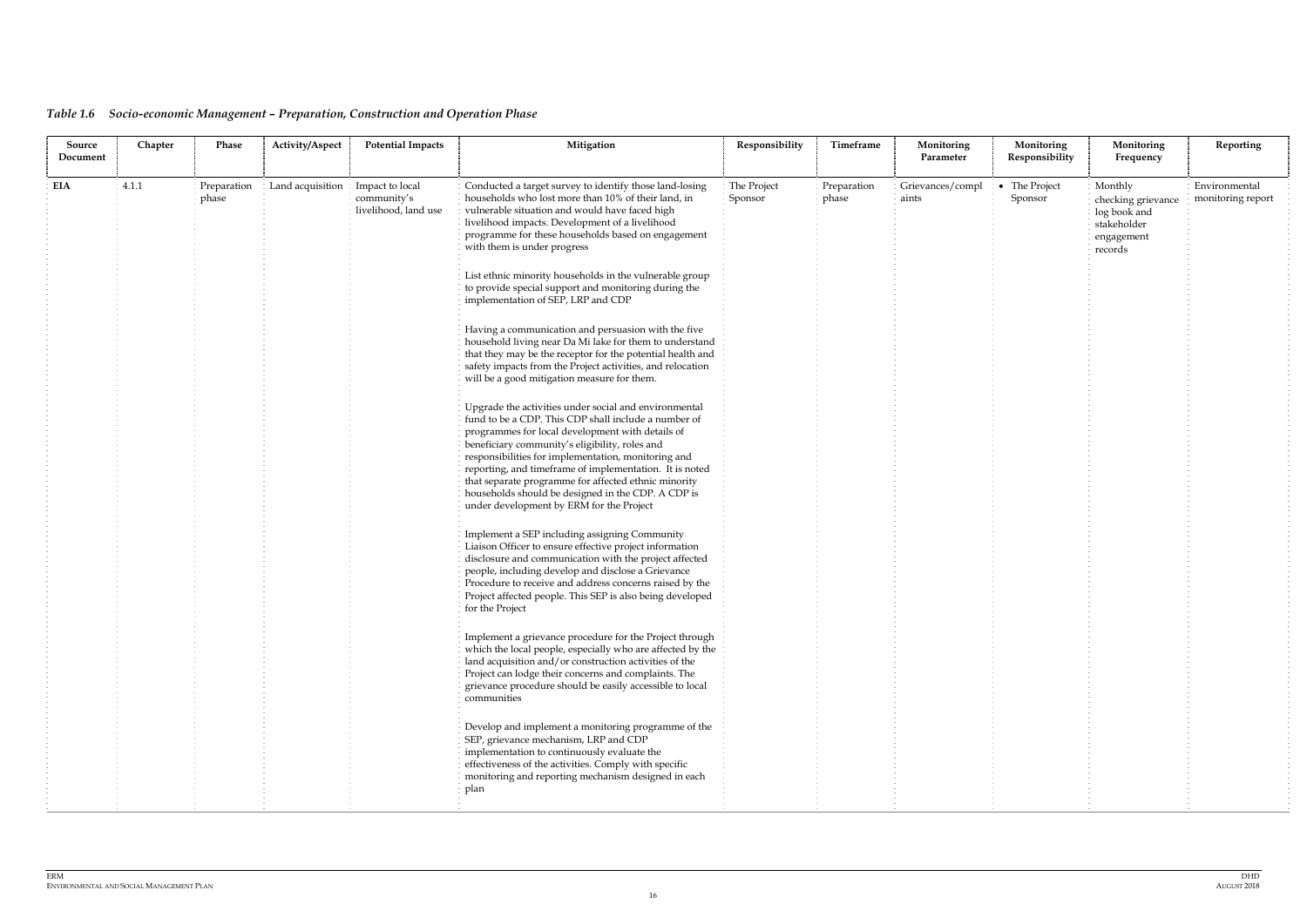| Source<br>Document | Chapter | Phase                 | Activity/Aspect                                                                                                                                                                                  | <b>Potential Impacts</b>               | Mitigation                                                                                                                                                                                                                                                                                                                                                                                                                                                                                                                                                                                                                                                                                                                                                                                  | Responsibility                                                                  | Timeframe             | Monitoring<br>Parameter | Monitoring<br>Responsibility                 | Monitoring<br>Frequency | Reporting |
|--------------------|---------|-----------------------|--------------------------------------------------------------------------------------------------------------------------------------------------------------------------------------------------|----------------------------------------|---------------------------------------------------------------------------------------------------------------------------------------------------------------------------------------------------------------------------------------------------------------------------------------------------------------------------------------------------------------------------------------------------------------------------------------------------------------------------------------------------------------------------------------------------------------------------------------------------------------------------------------------------------------------------------------------------------------------------------------------------------------------------------------------|---------------------------------------------------------------------------------|-----------------------|-------------------------|----------------------------------------------|-------------------------|-----------|
|                    |         |                       |                                                                                                                                                                                                  |                                        | Report to ADB about the effectiveness of the<br>implementation of these plans every six months during<br>the construction and annually during the operation                                                                                                                                                                                                                                                                                                                                                                                                                                                                                                                                                                                                                                 |                                                                                 |                       |                         |                                              |                         |           |
|                    |         |                       |                                                                                                                                                                                                  |                                        | Set up a cut-off date which is defined as the date<br>immediate after the completion of IOL and DMS and<br>people who occupy the land within the Project boundary<br>after this date will not be eligible for compensation or<br>assistance                                                                                                                                                                                                                                                                                                                                                                                                                                                                                                                                                 |                                                                                 |                       |                         |                                              |                         |           |
|                    |         |                       |                                                                                                                                                                                                  |                                        | Appoint Project personnel to guard the area to remind<br>people to not access the area for illegal activities<br>including fishing and settlement and warn them with<br>health and safety risks                                                                                                                                                                                                                                                                                                                                                                                                                                                                                                                                                                                             |                                                                                 |                       |                         |                                              |                         |           |
| <b>IESE</b>        | ESMP-J  | Construction<br>phase | Construction<br>activities such as<br>mobilize<br>vehicles,<br>machines, and<br>construction<br>equipment;<br>execute solar<br>power plant,<br>inverter station,<br>transformer<br>station, etc. | Worker and local<br>community relation | Conduct health screening of all job applicants before<br>employment<br>Provide periodic health examination or health<br>surveillance program for workers for early detection of<br>communicable diseases<br>Establish onsite health clinic and referral system<br>Provide health awareness training to all workers on<br>hygiene and sanitation, good housekeeping practices,<br>communicable and infectious diseases<br>Issue a Work Site Regulation and a Worker's Code of<br>Conduct, both to be approved by the Project Company, in<br>order to reduce the potential for cultural related conflicts<br>among the migrant and local workforce and the local<br>population<br>Establish a liaison forum or committee to promote good<br>relations between the workers and the communities | • The Project<br>Sponsor<br><b>EPC</b> Contractor<br>(all three<br>contractors) | Construction<br>phase |                         | • The Project<br>Sponsor<br>• EPC Contractor |                         |           |
| EIA                | 4.1.2.2 | Construction<br>phase | Construction<br>activities such as<br>mobilize<br>vehicles,<br>machines, and<br>construction<br>equipment;<br>execute solar<br>power plant,<br>inverter station,<br>transformer<br>station, etc. | Impact on landscape                    | Disclose the ESMP for construction to affected<br>communities before such construction activities<br>commence<br>Construct in consecutive form and clean immediately<br>after completion<br>Use excavated soil and rock to level ground<br>Store construction equipment and materials at the<br>gathering yard<br>Collaborate with local authority to communicate with<br>local communities in advance of commencing the<br>construction activities                                                                                                                                                                                                                                                                                                                                         | • The Project<br>Sponsor<br><b>EPC Contractor</b><br>(all three<br>contractors) | Construction<br>phase |                         | • The Project<br>Sponsor<br>• EPC Contractor | Daily                   |           |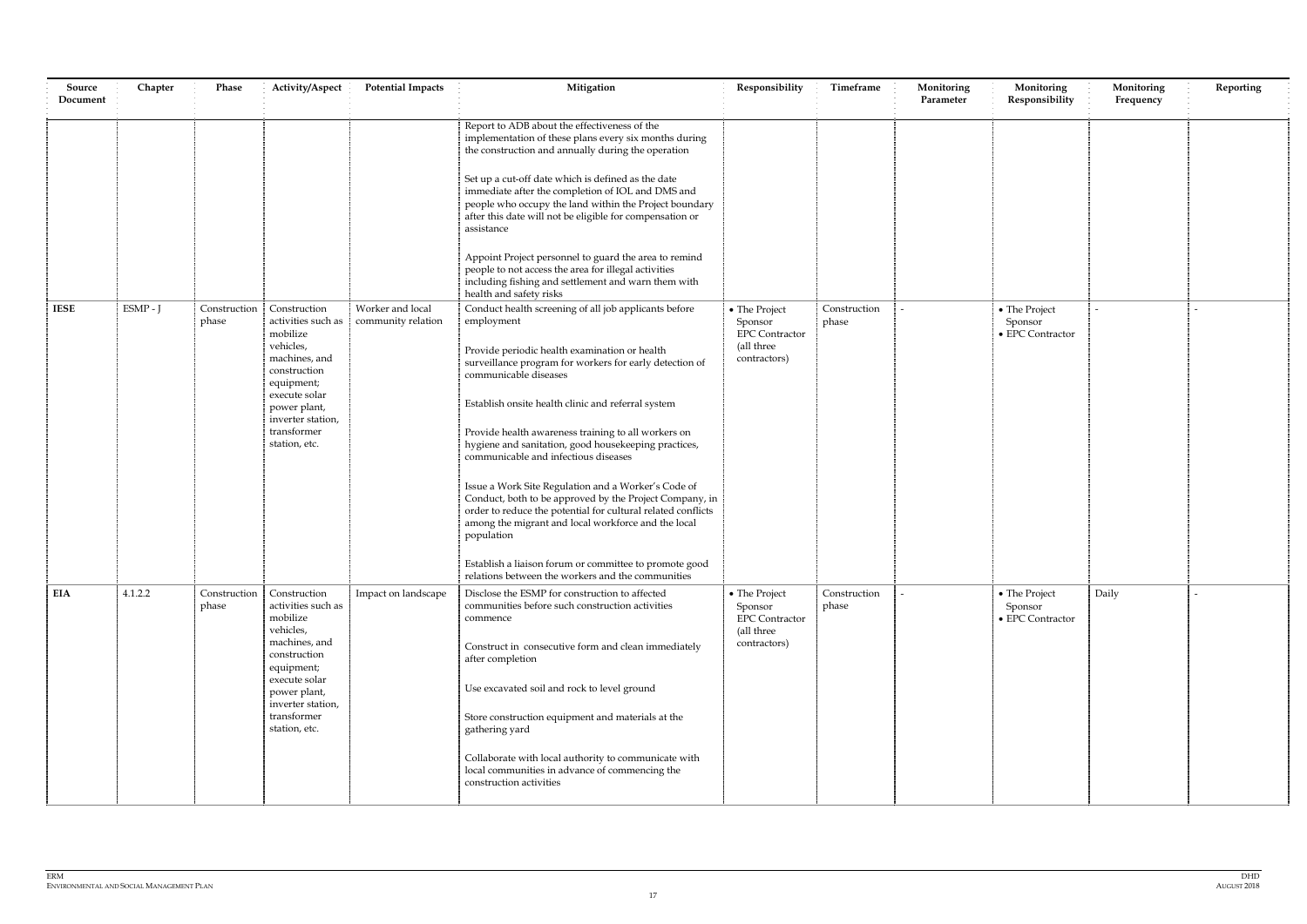| Source<br>Document | Chapter  | Phase                 | Activity/Aspect                                                                                                                                                                                                                                      | <b>Potential Impacts</b>              | Mitigation                                                                                                                                                                                                                                                                                                                                                                                                                                                                                                   | Responsibility                                                                  | Timeframe             | Monitoring<br>Parameter              | Monitoring<br>Responsibility                                                    | Monitoring<br>Frequency               | Reporting                          |
|--------------------|----------|-----------------------|------------------------------------------------------------------------------------------------------------------------------------------------------------------------------------------------------------------------------------------------------|---------------------------------------|--------------------------------------------------------------------------------------------------------------------------------------------------------------------------------------------------------------------------------------------------------------------------------------------------------------------------------------------------------------------------------------------------------------------------------------------------------------------------------------------------------------|---------------------------------------------------------------------------------|-----------------------|--------------------------------------|---------------------------------------------------------------------------------|---------------------------------------|------------------------------------|
| <b>EIA</b>         | 4.1.2.2  | Construction<br>phase | Transporting<br>materials and<br>equipment                                                                                                                                                                                                           | Impact on localized<br>transportation | Ensure no overload carriage of construction materials;<br>use specialized vehicles to transport oversized machinery<br>to avoid damage to roads<br>Repair roads damaged by Project activities<br>Arrange works appropriately to minimize traffic<br>obstruction<br>Liaise and collaborate with authorities in charge of road<br>management to ensure construction safety and minimize<br>transportation interruption                                                                                         | • The Project<br>Sponsor<br><b>EPC</b> Contractor<br>(all three<br>contractors) | Construction<br>phase | • Traffic jam<br>• Traffic accidents | • The Project<br>Sponsor<br>• EPC Contractor                                    | Daily                                 | Environmental<br>monitoring report |
| <b>EIA</b>         | 4.1.2.2  | Construction<br>phase | The process of<br>connecting wires<br>intersects with<br>roads                                                                                                                                                                                       | Impact on localized<br>transportation | Control vehicle traffic passing through the intersection by<br>giving a visual indication to drivers when to proceed                                                                                                                                                                                                                                                                                                                                                                                         | • The Project<br>Sponsor<br><b>EPC</b> Contractor<br>(all three<br>contractors) | Construction<br>phase | • Traffic jam<br>• Traffic accidents | • The Project<br>Sponsor<br><b>EPC</b> Contractor<br>(all three<br>contractors) | Monthly<br>throughout<br>construction | Environmental<br>monitoring report |
| <b>IESE</b>        | ESMP - J | Operation<br>phase    | Operation<br>activities such as<br>mobilizing the<br>operating<br>workers,<br>transmission<br>activity of<br>transformer<br>station and<br>connection line,<br>and<br>maintenance of<br>power plants,<br>inverter station,<br>transformer<br>station | Impact socio-<br>economic             | Implement the measures proposed for mitigation and<br>management of environmental impacts to reduce the<br>environmental disturbance to daily life including<br>livelihood of the local people<br>Implement a CDP through the life of the Project, with a<br>major focus on livelihood and skill development<br>Promote local procurement during operation of the<br>Project. In particular, the Project should use local<br>foods/products and local supply to enhance benefits to<br>the local communities | • The Project<br>Sponsor                                                        | Operation<br>phase    | $\overline{\phantom{a}}$             | • The Project<br>Sponsor                                                        | Monthly                               | Environmental<br>monitoring report |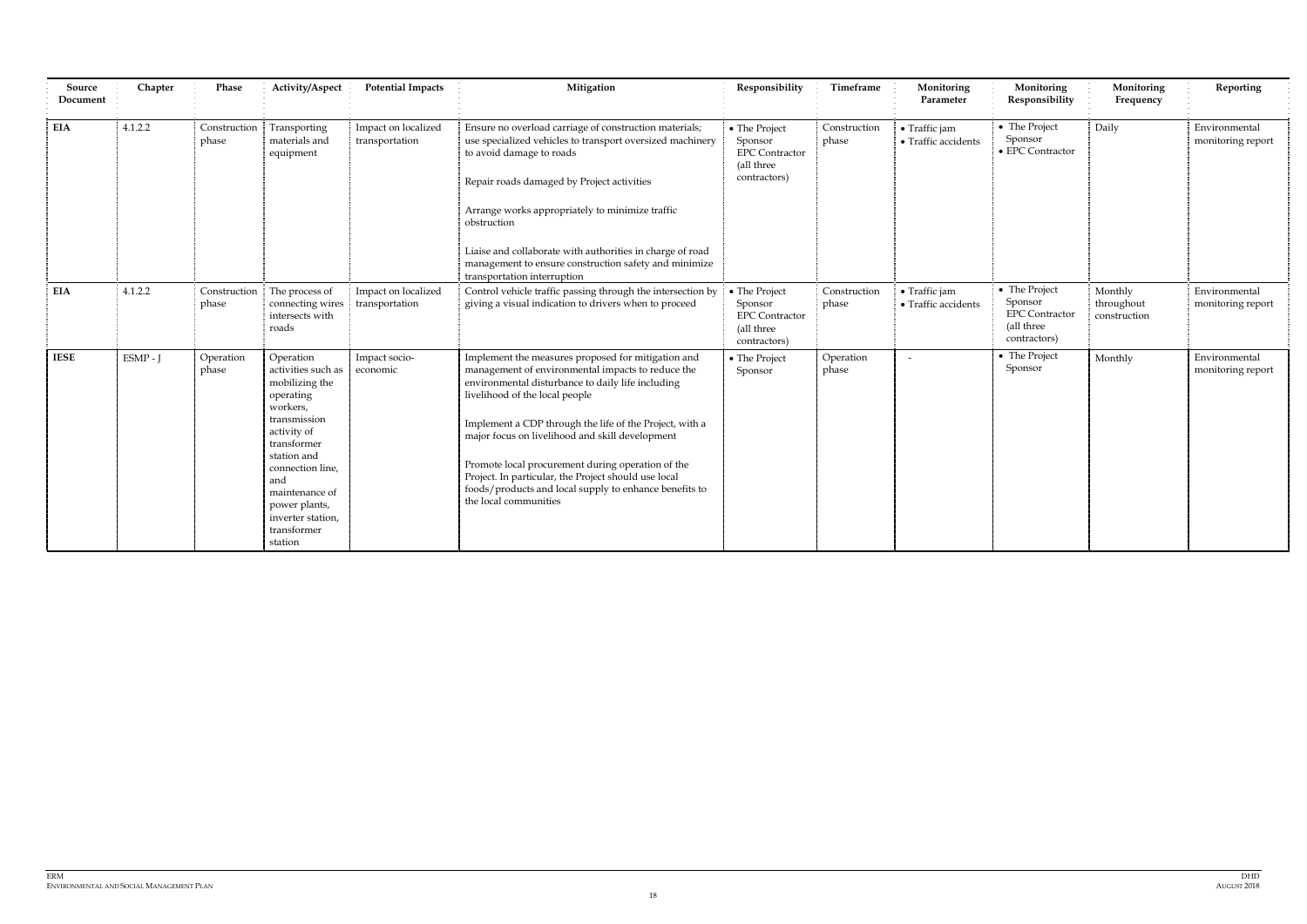# **Table 1.7 Critical Habitat – Preparation, Construction and Operation Phase**

| Source<br>Document                | Chapter | Phase                                  | Activity/Aspect                                               | <b>Potential Impacts</b>                               | Mitigation                                                                                                                                                                                                                                                                                                                                                                                                                                                                                                                                                                                                                                                                                                                                     | Responsibility                                                              | Timeframe                             | <b>Monitoring Parameter</b>                                                                                                                                                                                                                                                                                                                                                                                                                                                                                                                                                                                                                                                                                                                                                                                                                                                                                                              | Monitoring<br>Responsibility | Monitoring<br>Frequency                        | Reporting                          |
|-----------------------------------|---------|----------------------------------------|---------------------------------------------------------------|--------------------------------------------------------|------------------------------------------------------------------------------------------------------------------------------------------------------------------------------------------------------------------------------------------------------------------------------------------------------------------------------------------------------------------------------------------------------------------------------------------------------------------------------------------------------------------------------------------------------------------------------------------------------------------------------------------------------------------------------------------------------------------------------------------------|-----------------------------------------------------------------------------|---------------------------------------|------------------------------------------------------------------------------------------------------------------------------------------------------------------------------------------------------------------------------------------------------------------------------------------------------------------------------------------------------------------------------------------------------------------------------------------------------------------------------------------------------------------------------------------------------------------------------------------------------------------------------------------------------------------------------------------------------------------------------------------------------------------------------------------------------------------------------------------------------------------------------------------------------------------------------------------|------------------------------|------------------------------------------------|------------------------------------|
| <b>IESE</b>                       | ESMP-J  | Preparation<br>phase                   |                                                               |                                                        |                                                                                                                                                                                                                                                                                                                                                                                                                                                                                                                                                                                                                                                                                                                                                | The Project Sponsor                                                         | Preparation phase                     |                                                                                                                                                                                                                                                                                                                                                                                                                                                                                                                                                                                                                                                                                                                                                                                                                                                                                                                                          | • The Project<br>Sponsor     |                                                |                                    |
| Critical<br>Habitat<br>Assessment | 5.5.2   | Construction<br>and Operation<br>phase | The presence of<br>infrastructure on the<br>surface of a lake | Impacts changes to<br>Aquatic Habitat<br>Functionality | All floating PV panels are to be "glass<br>on glass" transparent type. A<br>minimum spacing of 50cm is to be<br>placed between panel arrays. Arrays<br>are to be placed at least 20cm above the   PV panels<br>lake surface<br>Implement watershed management<br>activities to reduce nutrient runoff<br>entering the lake. These include:<br>o Identify sources of nutrients<br>entering waterways from land<br>uses<br>o Work with stakeholders to<br>identify both educational and<br>physical measures to alter<br>practices that may contribute to<br>nutrients entering the lake<br>o Identify measures to reduce<br>existing nutrient loads within the<br>lake<br>o Monitor activities to trigger<br>adaptive management as<br>required | The Project Sponsor<br>EPC Contractor of<br>the Pontoons and                | Construction<br>Operation             | Water quality and aquatic<br>flora assessments are to<br>occur on a weekly basis<br>during construction.<br>Algal blooms are observed<br>Bi-annually monitoring of<br>the biota at different<br>trophic levels<br>(phytoplankton,<br>zooplankton, aquatic<br>macroinvertebrates and<br>fish) and depth profile<br>physio chemistry during<br>the operational phase<br>Regularly reviewed (3<br>monthly) for<br>implementation of the<br>workforce training<br>program for fauna/flora<br>awareness<br>Monitoring if<br>rehabilitation success<br>/failure is to occur on all<br>replanting sites.<br>Monitoring is to consist of<br>regular inspections (3<br>monthly) to determine<br>plant establishment.<br>Where plant establishment<br>is determined to have<br>failed, reestablishment is<br>to occur<br>Regular social<br>engagement (12 monthly)<br>survey is to occur to<br>gauge the socialization of<br>conservation measures | • The Project<br>Sponsor     | Mentioned in<br>column Monitoring<br>Parameter | Environmental<br>monitoring report |
| Critical<br>Habitat<br>Assessment | 5.5.3   | Construction<br>and Operation<br>phase | The transmission line<br>construction and<br>operating        | Loss of terrestrial<br>habitat                         | Clear vegetation outside of designated<br>areas will be prohibited<br>Provide training to staff and workers                                                                                                                                                                                                                                                                                                                                                                                                                                                                                                                                                                                                                                    | The Project Sponsor<br><b>EPC Contractors</b><br>(all three<br>contractors) | Construction phase<br>Operation phase | No additional monitoring<br>measures are considered<br>necessary                                                                                                                                                                                                                                                                                                                                                                                                                                                                                                                                                                                                                                                                                                                                                                                                                                                                         |                              |                                                |                                    |
|                                   |         |                                        |                                                               |                                                        | on all rules, regulations and<br>information concerning restrictions                                                                                                                                                                                                                                                                                                                                                                                                                                                                                                                                                                                                                                                                           |                                                                             |                                       |                                                                                                                                                                                                                                                                                                                                                                                                                                                                                                                                                                                                                                                                                                                                                                                                                                                                                                                                          |                              |                                                |                                    |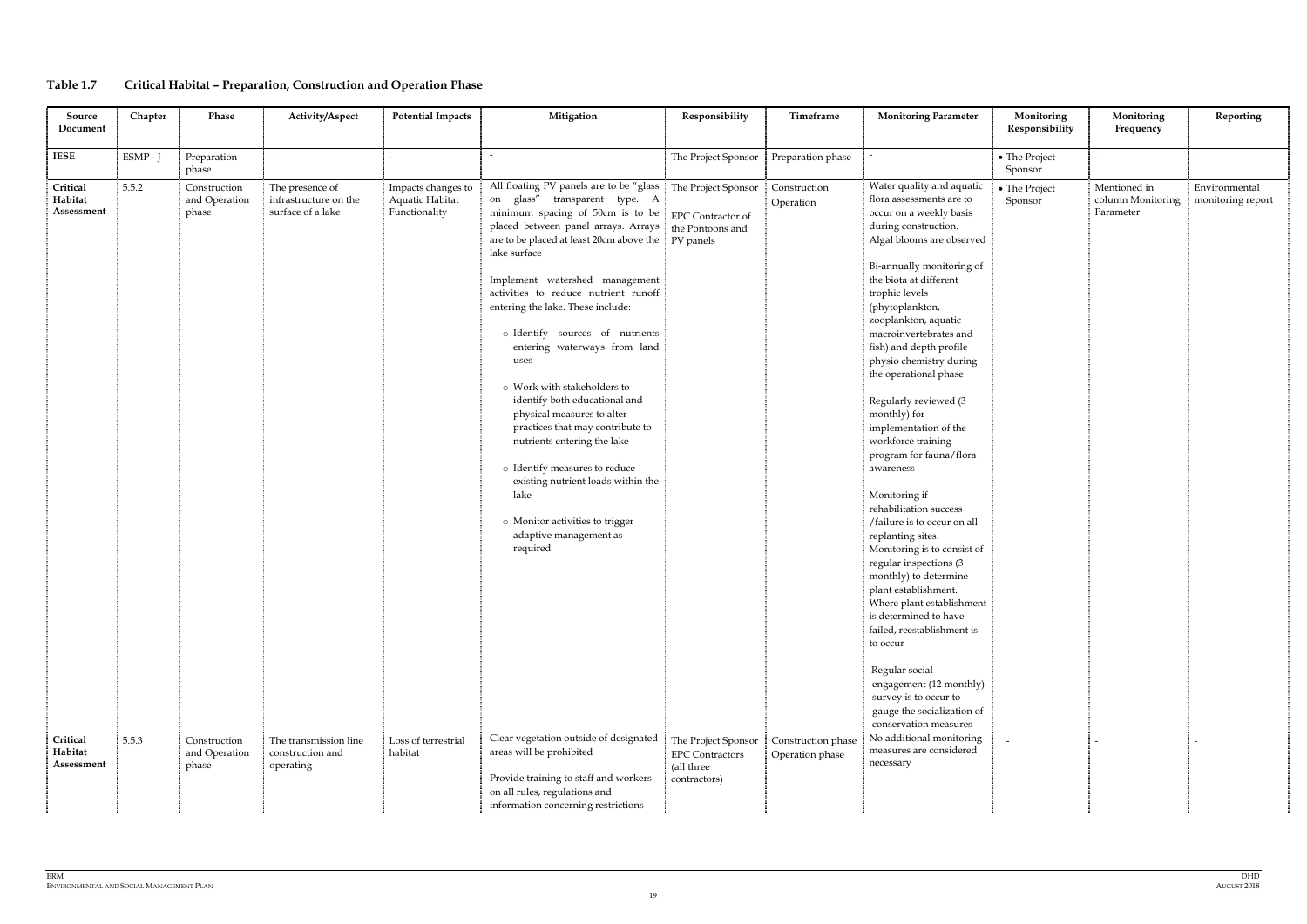| Source<br>Document                | Chapter | Phase                 | Activity/Aspect                                                                  | <b>Potential Impacts</b>                                                                                           | Mitigation                                                                                                                                                                                                                                                                                                                                                                                                                                                                                                                                                                                                                                                                                                                                                                                                                                        | Responsibility                                                                     | Timeframe               | <b>Monitoring Parameter</b>                                                                                                                                                                                                                                                                                                                                                                                                                                                                                                                                                                                                                                                                                                                                                                                           | Monitoring<br>Responsibility | Monitoring<br>Frequency                             | Reporting                                    |
|-----------------------------------|---------|-----------------------|----------------------------------------------------------------------------------|--------------------------------------------------------------------------------------------------------------------|---------------------------------------------------------------------------------------------------------------------------------------------------------------------------------------------------------------------------------------------------------------------------------------------------------------------------------------------------------------------------------------------------------------------------------------------------------------------------------------------------------------------------------------------------------------------------------------------------------------------------------------------------------------------------------------------------------------------------------------------------------------------------------------------------------------------------------------------------|------------------------------------------------------------------------------------|-------------------------|-----------------------------------------------------------------------------------------------------------------------------------------------------------------------------------------------------------------------------------------------------------------------------------------------------------------------------------------------------------------------------------------------------------------------------------------------------------------------------------------------------------------------------------------------------------------------------------------------------------------------------------------------------------------------------------------------------------------------------------------------------------------------------------------------------------------------|------------------------------|-----------------------------------------------------|----------------------------------------------|
|                                   |         |                       |                                                                                  |                                                                                                                    | related to unauthorized clearing of<br>vegetation<br>Use of the access road should be<br>restricted to construction vehicles only<br>Use native indigenous species for all<br>land rehabilitation. The area of<br>landscaping within the Project area<br>shall re-establish habitat values                                                                                                                                                                                                                                                                                                                                                                                                                                                                                                                                                        |                                                                                    |                         |                                                                                                                                                                                                                                                                                                                                                                                                                                                                                                                                                                                                                                                                                                                                                                                                                       |                              |                                                     |                                              |
| Critical<br>Habitat<br>Assessment | 5.5.4   | Construction<br>phase | Temporary and<br>permanent barrier<br>creation will occur<br>during construction | Temporary and<br>Permanent Barrier<br>Creation,<br>Degradation of<br>Habitat, Edge<br>Effects and<br>Fragmentation | Use of during construction is to be<br>kept to a minimum around Project<br>construction sites<br>Measures to control dust are to be<br>utilized to limit generation of dust and<br>hence deposition onto vegetation<br>surrounding construction areas<br>Plant native indigenous flora, along<br>the shoreline adjacent to the road and<br>floating PV construction sites<br>Sediment and erosion control<br>measures are to be used in all areas of<br>construction<br>All disturbed soil surfaces are to be<br>rehabilitated and native flora species<br>are to be planted within areas under<br>the Projects control<br>To be outlined in an Invasive Species<br>Management Plan and include<br>measures<br>Appropriate rehabilitation of<br>disturbed areas using native<br>vegetation is to occur to facilitate<br>movement of fauna species | • The Project<br>Sponsor<br>$\bullet$ EPC Contractor<br>(all three<br>contractors) | • Construction<br>phase | Records are to be kept<br>and regularly reviewed (3<br>monthly basis) during<br>construction on the<br>application of the fencing<br>and hoarding<br>implementation<br>Regular inspections<br>(weekly during<br>construction) during the<br>dry season to determine<br>the level of dust<br>deposition on vegetation<br>surrounding the Project<br>Area<br>Records are to be kept<br>and regularly reviewed<br>(3monthly basis) on the<br>planting of indigenous<br>flora and fauna on<br>disturbed areas<br>Monitoring if<br>rehabilitation success/<br>failure is to occur on all<br>replanting sites.<br>Monitoring is to consist of<br>regular inspections (3<br>monthly) to determine<br>plant establishment.<br>Where plant<br>establishment is<br>determined to have<br>failed, reestablishment is<br>to occur | • The Project<br>Sponsor     | • Mentioned in<br>column<br>Monitoring<br>Parameter | $\bullet$ Environmental<br>monitoring report |
| Critical<br>Habitat<br>Assessment | 5.5.5   | Construction<br>phase | Vehicle and machinery<br>activities                                              | Mortality of<br>individual fauna                                                                                   | Consultation with the local<br>community on hunting/ poaching<br>activities is to occur according to the<br>Community Engagement Program                                                                                                                                                                                                                                                                                                                                                                                                                                                                                                                                                                                                                                                                                                          | The Project Sponsor<br><b>EPC</b> Contractor (all<br>three contractors)            | Construction phase      | No additional monitoring<br>measures are<br>recommended                                                                                                                                                                                                                                                                                                                                                                                                                                                                                                                                                                                                                                                                                                                                                               |                              |                                                     |                                              |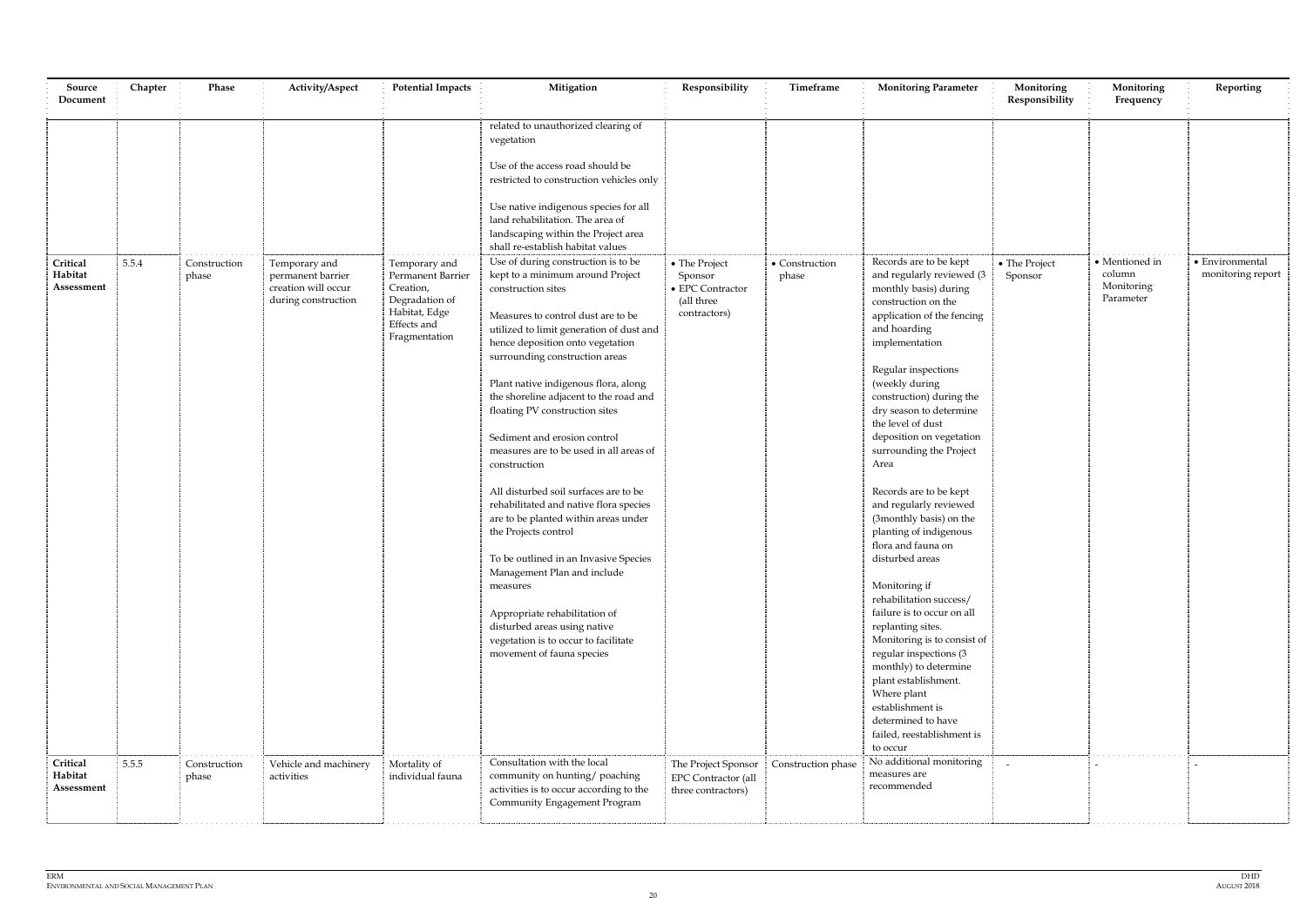| Source<br>Document                | Chapter | Phase                                     | Activity/Aspect                                        | <b>Potential Impacts</b>                     | Mitigation                                                                                                                                                                                                                                                                                                                                                                                                                                                                                                                                                                                                                                                                                                                                                                                                                                                                                                                                       | Responsibility                                                                            | Timeframe                                | <b>Monitoring Parameter</b>                                                                                                                                                                                                                                                                                                                                                                                      | Monitoring<br>Responsibility  | Monitoring<br>Frequency                                     | Reporting                          |
|-----------------------------------|---------|-------------------------------------------|--------------------------------------------------------|----------------------------------------------|--------------------------------------------------------------------------------------------------------------------------------------------------------------------------------------------------------------------------------------------------------------------------------------------------------------------------------------------------------------------------------------------------------------------------------------------------------------------------------------------------------------------------------------------------------------------------------------------------------------------------------------------------------------------------------------------------------------------------------------------------------------------------------------------------------------------------------------------------------------------------------------------------------------------------------------------------|-------------------------------------------------------------------------------------------|------------------------------------------|------------------------------------------------------------------------------------------------------------------------------------------------------------------------------------------------------------------------------------------------------------------------------------------------------------------------------------------------------------------------------------------------------------------|-------------------------------|-------------------------------------------------------------|------------------------------------|
| Critical<br>Habitat<br>Assessment | 5.5.7   | Construction<br>Operation<br>phase        | The transmission line<br>construction and<br>operating | Causing local<br>mortality of<br>individuals | Prohibit hunting, fishing and<br>poaching<br>Provide training to staff and workers<br>concerning restrictions related to<br>hunting, fishing and poaching<br>Maintain a speed of a maximum of<br>40km/h within work sites<br>Use of bird deflectors on the length of<br>the power line<br>Remove the thin neutral or earth<br>(shield) wire above the high voltage<br>transmission lines where feasible, and<br>where this is not possible, marking the<br>line to make it more visible<br>Minimize the vertical spread of power<br>lines. Having lines in a horizontal<br>plane reduces collision risk<br>Insulate cables close to poles, at least<br>70 cm on both sides and around<br>perching areas, and up to at least<br>140cm<br>Hang insulators under cross arms and<br>poles, provided the distance between<br>a likely perch (mainly the<br>transmission tower cross arm) and the<br>energized parts (conductors) is at least<br>70 cm | • The Project<br>Sponsor<br>$\bullet$ EPC Contractor<br>(transmission<br>line contractor) | Construction phase                       | Regular inspections of the<br>transmission line routes<br>(3 monthly) during<br>construction is to occur to<br>identify any fauna<br>mortality that has<br>occurred. Where patterns<br>in species mortality or<br>conservation significant<br>species are identified,<br>advice from a suitably<br>qualified person should<br>be sought to alter<br>mitigation measures to<br>reduce future potential<br>impacts | • The Project<br>Sponsor      | $\bullet$ Mentioned in<br>column<br>Monitoring<br>Parameter | Environmental<br>monitoring report |
| Critical<br>Habitat<br>Assessment | 5.5.8   | Construction<br>and<br>Operation<br>phase | Vehicle and machinery                                  | Ecosystem services                           | No additional mitigation measures are The Project Sponsor<br>recommended                                                                                                                                                                                                                                                                                                                                                                                                                                                                                                                                                                                                                                                                                                                                                                                                                                                                         |                                                                                           | Construction<br>phase<br>Operation phase | Fish<br>catches<br>commercial<br>and<br>fishermen<br>recreational<br>should be monitored for at<br>least 6 months following<br>the installation of the solar<br>facility<br>Based on the results of the<br>monitoring, measures to<br>fishing<br>supplement<br>activities<br>may be<br>considered                                                                                                                | from • The Project<br>Sponsor | Mentioned in<br>column Monitoring<br>Parameter              | Environmental<br>monitoring report |